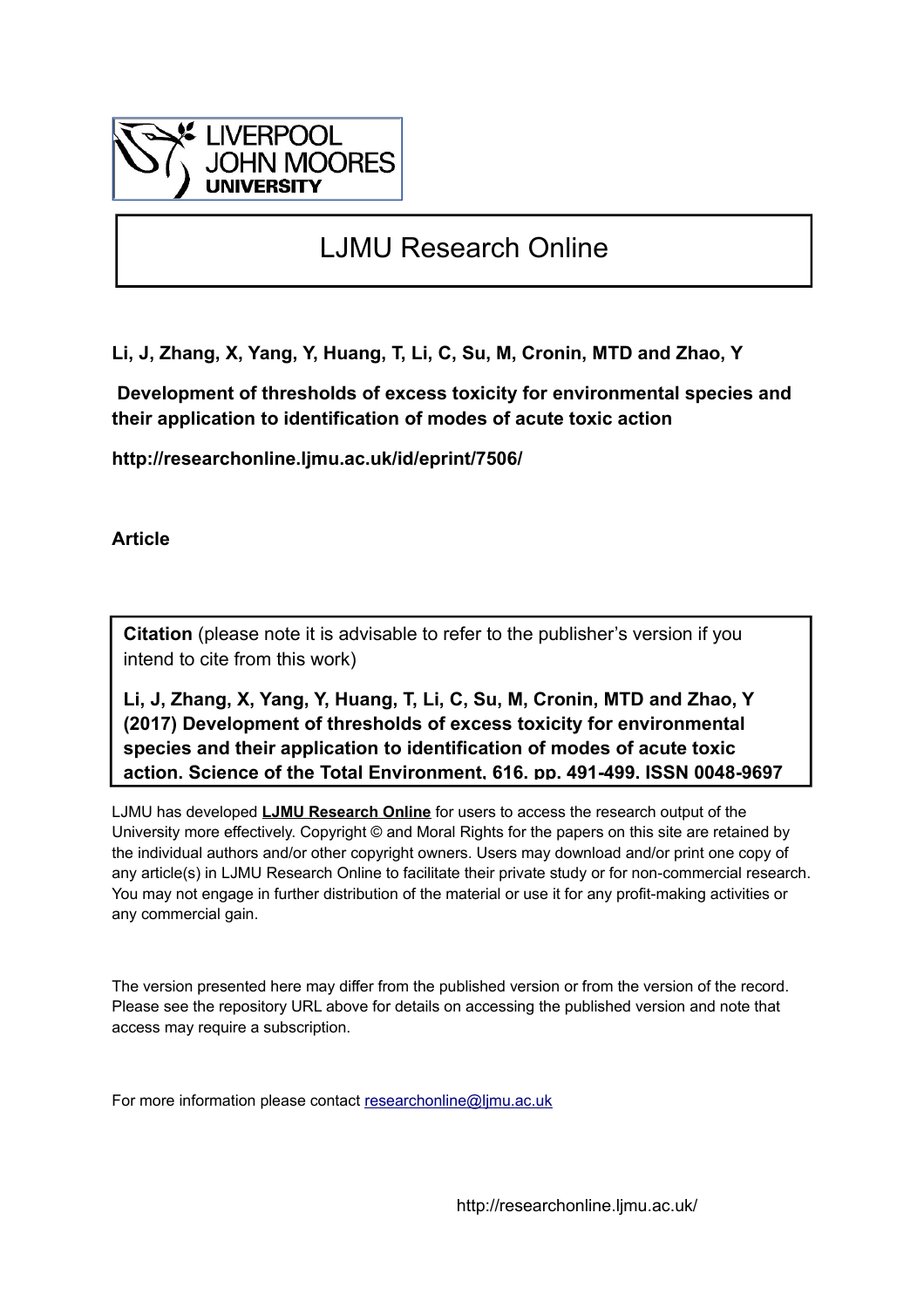Development of thresholds of excess toxicity for environmental species and their application to identification of modes of acute toxic action

Jin J. Li a,b, Xu J. Zhangc,1, Yi Yanga, Tao Huang a, Chao Li a, Limin Sua, Yuan H. Zhaoa,, Mark T.D. Cronin d,

a State Environmental Protection Key Laboratory of Wetland Ecology and Vegetation Restoration, School of Environment, Northeast Normal University, Changchun, Jilin 130117, PR China

b College of Marine Ecology and Environment, Shanghai Ocean University, Shanghai, 201306, PR China

c College of Geographical Science, Harbin Normal University, Harbin, Heilongjiang 150028, PR China

d School of Pharmacy and Biomolecular Sciences, Liverpool John Moores University, Liverpool L3 3AF, UK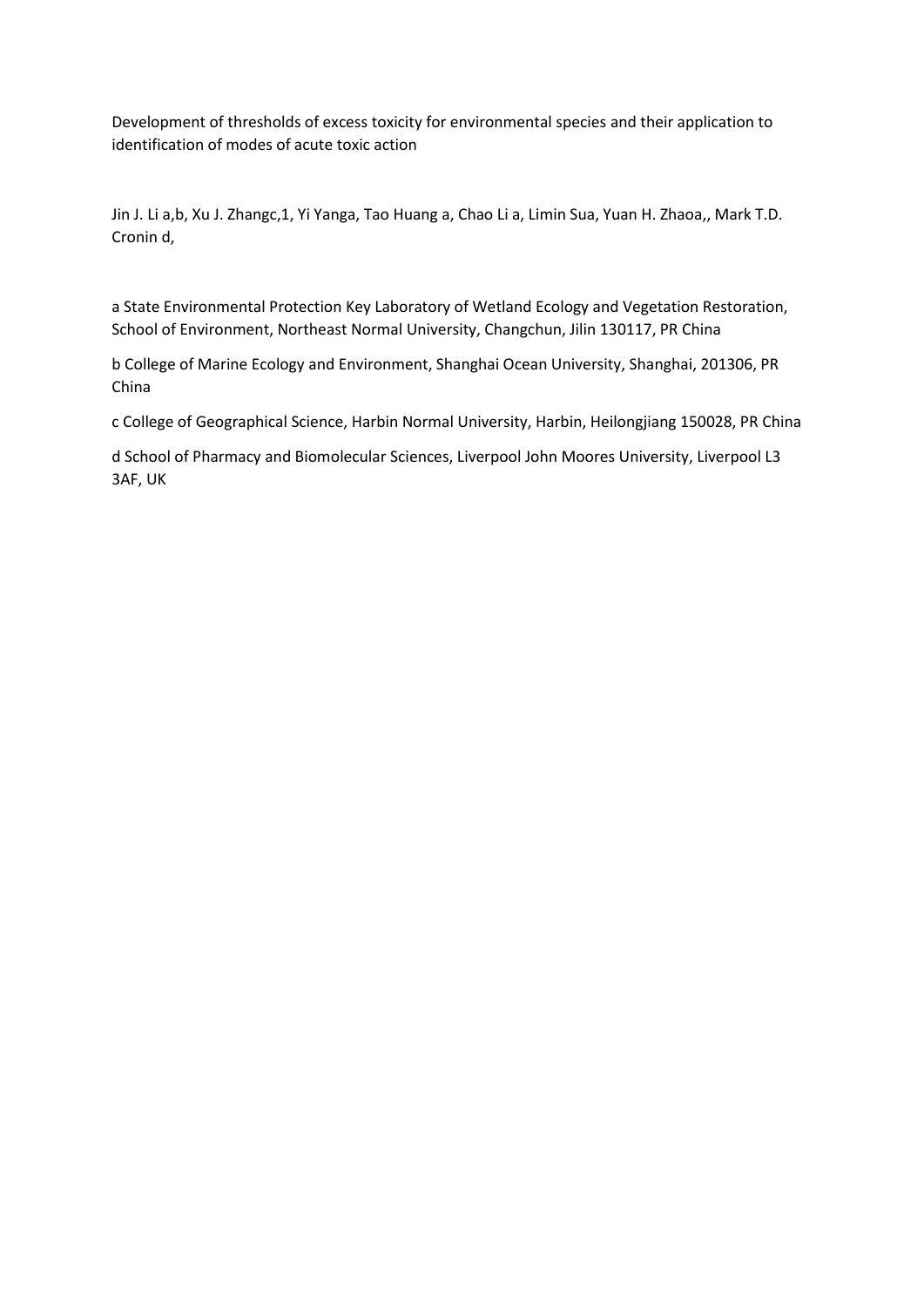#### Abstract

The acute toxicity of organic pollutants to fish, Daphnia magna, Tetrahymena pyriformis, and Vibrio fischeri was investigated. The results indicated that the Toxicity Ratio (TR) threshold of log TR=1,which has been based on the distribution of toxicity data to fish, can also be used to discriminate reactive or specifically acting compounds from baseline narcotics for Daphnia magna and Vibrio fischeri. A log TR = 0.84 is proposed for Tetrahymena pyriformis following investigation of the relationships between the species sensitivity and the absolute averaged residuals (AAR) between the predicted baseline toxicity and the experimental toxicity. Less inert compounds exhibit relatively higher toxicity to the lower species (Tetrahymena pyriformis and Vibrio fischeri) than the higher species (fish and Daphnia magna). A greater number of less inert compounds with log TR greater than the thresholds was observed for Tetrahymena pyriformis and Vibrio fischeri. This may be attributed to the hydrophilic compounds which may pass more easily through cell membranes than the skin or exoskeleton of organisms and have higher bioconcentration factors in the lower species, leading to higher toxicity. Most of classes of chemical associated with excess toxicity to one species also exhibited excess toxicity to other species, however, a few classes with excess toxicity to one species exhibiting narcotic toxicity to other species and thus may have different MOAs between species. Some ionizable compounds have log TR much lower than one because of the overestimated log KOW. The factors that influence the toxicity ratio calculated from baseline level are discussed in this paper.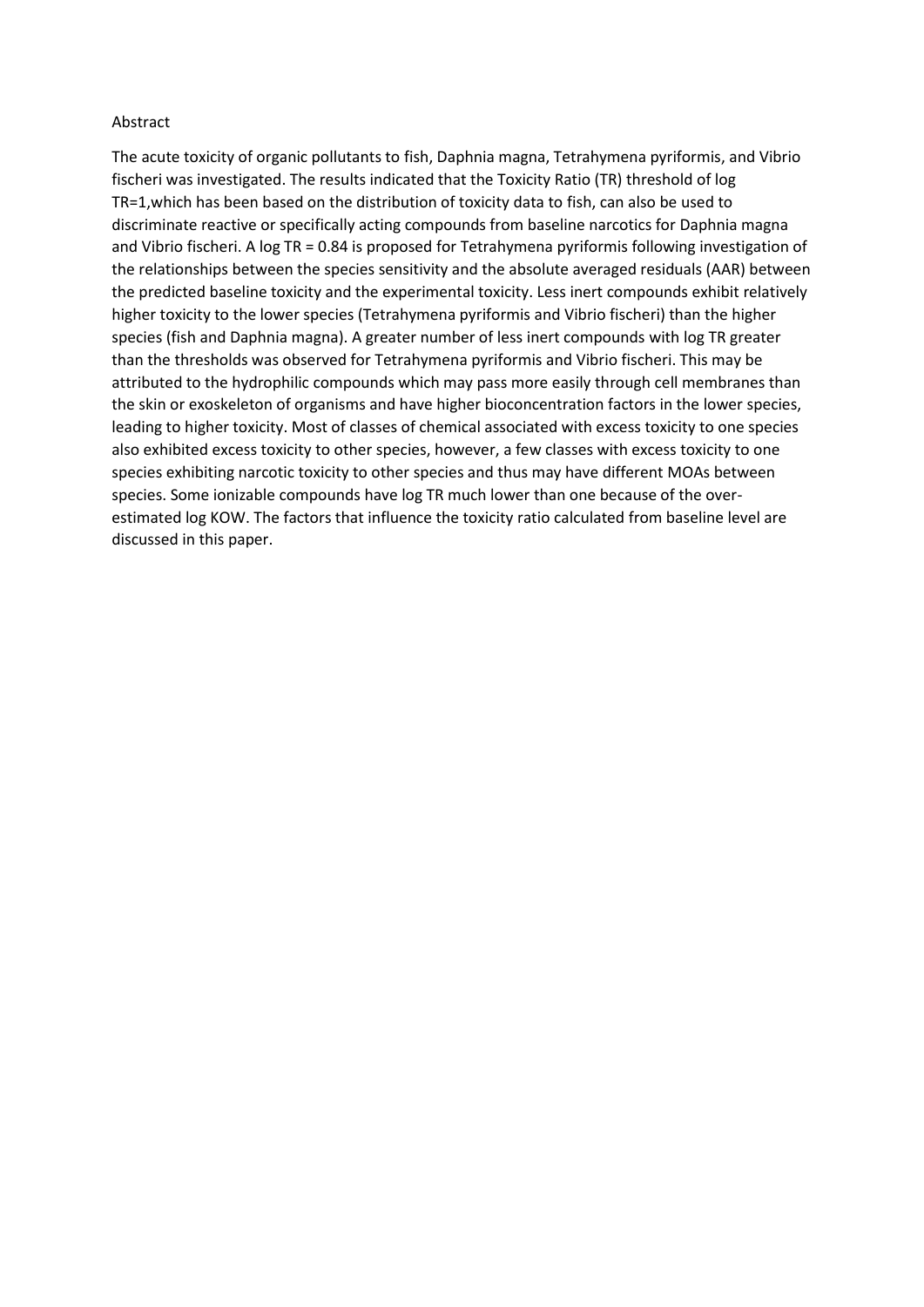#### 1. Introduction

In aquatic toxicology, the ability to determine the mode of action (MOA) for a diverse group of chemicals is a critical part of ecological risk assessment and chemical regulation (Martin et al., 2013; Cronin,2017). The determination of MOA has been recognized as a key limitation in the assessment of chemical toxicity as it is essential for the development of alternatives to animal testing and will assist in class-based predictive modeling of toxicity (Barron et al., 2015). The limitation is because assignment to aMOA is based not only on chemical structure, but also on the understanding of the interaction between the chemical and the living organism (Li et al., 2015). The Verhaar classification scheme intends to place organic pollutants into one of four distinct MOA classes based on physicochemical properties and structural rules (Verhaar et al., 1992; Verhaar et al., 2000; de Wolf et al., 2005; Barron et al., 2015). The four classes are: (1) inert compounds causing narcosis, (2) less inert more toxic compounds causing polar narcosis, (3) reactive compounds with enhanced toxicity, and (4) specifically acting chemicals/specific or receptor mediated toxicity (Barron et al., 2015). The Verhaar classification scheme has been adapted and extended by a number of workers (Enoch et al., 2008; Ellison et al., 2015; Ellison et al., 2016). Inert compounds are chemicals that do not interact with specific receptors in an organism. The MOA of such compounds in acute aquatic toxicity is termed narcosis. These chemicals are considered to elicit toxicity by acting non-specifically at the cell membrane (Antczak et al., 2015). Therefore, their toxicity to different species is well predicted from their hydrophobicity, often parameterized by the logarithm of the octanol/water partition coefficient (log KOW) (Cronin and Dearden, 1995; Dearden et al., 2000; Su et al., 2012; Wen et al., 2015) and this toxicity is termed "minimal" or "baseline" toxicity (Cronin, 2017). Less inert chemicals are somewhat more toxic than estimated by baseline toxicity. These compounds, which include phenols and anilines, are commonly characterized as possessing hydrogen bond donor acidity (Verhaar et al., 2000). TheMOA of such compounds in acute aquatic toxicity is often termed "polar narcosis" (Schultz et al., 1986; Veith and Broderius, 1990). Reactive and specifically acting chemicals exhibit considerably higher toxicity than predicted from hydrophobicity (i.e. baseline toxicity) alone. Reactive chemicals display an elevated toxicity as these chemicals can react non specifically with biomolecules (e.g. through electrophile – nucleophile interactions), or are metabolized into more toxic species (Hermens, 1990; Lipnick, 1991). Specifically acting chemicals exhibit toxicity due to the specific interaction with certain receptor molecules (specific or receptor toxicity), again leading to elevated, or excess toxicity (Ariens, 1986).

It is often difficult to determine the precise mechanism of action of an organic chemical (von der Ohe et al., 2005). Chemicals acting by more specific mechanisms will have toxic potency elevated above this baseline, in other words, they are more potent, in terms of lethality, than would be associated with simple membrane disruption (McKim et al., 1987; Freidig et al., 2007). In order to identify reactive and specifically reactive compounds, the concept of excess toxicity has been employed to discriminate the elevated toxic responses from baseline narcotic effects (Lipnick et al., 1987). Toxicity above that associated with narcosis is defined in terms of "excess toxicity" (TR), which is defined more specifically as the ratio of the toxicity predicted from narcosis (Tpred) and the observed toxicity (Tobs) (von der Ohe et al., 2005; Sazonovas et al., 2010). Several TR thresholds have been reported in the literature to discriminate excess toxicity to different species (von der Ohe et al., 2005; Koleva et al., 2011; Li et al., 2015), for example, LC50 values within a factor of 10 of baseline toxicity (i.e. TR b 10) are classified as being narcotics and the remainder indicate excess toxicity. However, the threshold of TR=10 used commonly to discriminate excess toxicity from the baseline narcotic level is based on the distribution of fish toxicity data. It should be borne in mind that the reference threshold of excess toxicity used in the fish toxicity may not be appropriate to discriminate reactive chemicals from baseline narcotics for other species. The difference of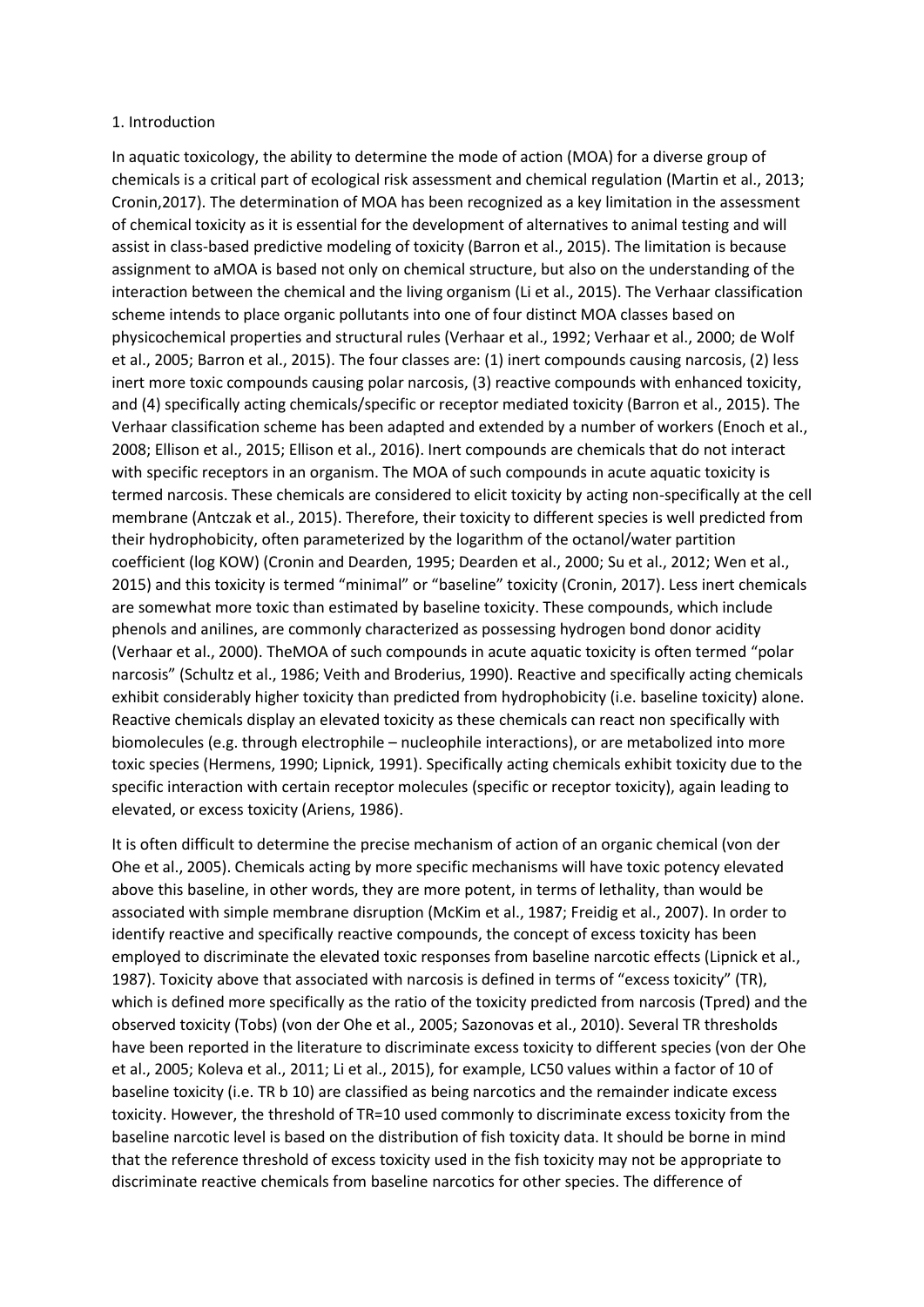sensitivity for some species may mean that there could be differences in the cut-off for TR for these other species.

Inter-species variation in sensitivity to toxicants can be substantial, with the most sensitive species being of utmost concern for risk management. These differences in sensitivity between species may result from a number of factors, including variations in physiology, the use of a standardized, arbitrary exposure time for testing, the indiscriminate use of different effect parameters (growth, reproduction, survival), ignorance of sensitive life stages and so on (Roelofs et al., 2003). The effect of species sensitivity on the discrimination of excess toxicity to different species has been investigated (Li et al., 2015). The results show that the MOAs of chemicals is species dependent, with the difference in species sensitivity being one of the most important reasons resulting in the differences in relative inter-species toxicity. Many compounds share the same mode of action to different species, however some may not e.g. as a result of metabolic differences, presence or absences of (de-)toxifying enzymes etc. Thus, the direct application of a scheme developed for one species, e.g. fish, can lead to problems in classification for chemicals to other species, e.g. algae. In addition, differences in physiology, notably those affecting bio-kinetics (e.g. metabolism, clearance etc.) may result in different thresholds (TR) to discriminate excess toxicity from the narcotic effect for different species. Better elucidation of these inter-species effects will greatly increase the accuracy of classification between baseline or less inert and reactive compounds.

Although the influence of species sensitivity on the classification of MOAs has been appreciated to a limited extent, with some analysis of the relationships between the species sensitivity and MOA, little attention has been paid to the theoretical considerations of using different thresholds to discriminate excess toxicity and narcotic effect sensitivity to different aquatic organisms. Thus, in order to improve the accuracy of MOAs predictions, a set of thresholds for different species, which are obtained from specific toxicity data, should be developed to discriminate the MOAs. The objective of the current study was to develop such species-specific thresholds allowing for the better discrimination of acute modes of toxic action for different species. This was achieved by assessing the effect of species sensitivity on classifying different MOAs, comparison and analysis the classification differences of species-specific threshold. In this study, a data matrix of 4995 acute toxicity data for over 3363 compounds was created for four aquatic species (949 toxicity data for fish, 757 for Daphnia magna, 2050 for Tetrahymena pyriformis, 1239 for Vibrio fischeri). The orders of sensitivity for the four species were investigated based on compounds with data to all species and interspecies correlations between the toxicity data of class-based compounds to any two of four species.

#### 2. Materials and methods

# 2.1. Biological data

A total of 4995 toxicity data for 3363 chemicals to fish, Daphnia magna, Tetrahymena pyriformis and Vibrio fischeri were compiled from a number of sources including several publications and databases. Most toxicity data were taken from Li et al. (Li et al., 2015), with a further toxicity data for 1060 chemicals to Tetrahymena pyriformis compiled from Ruusmann and Maran (Ruusmann and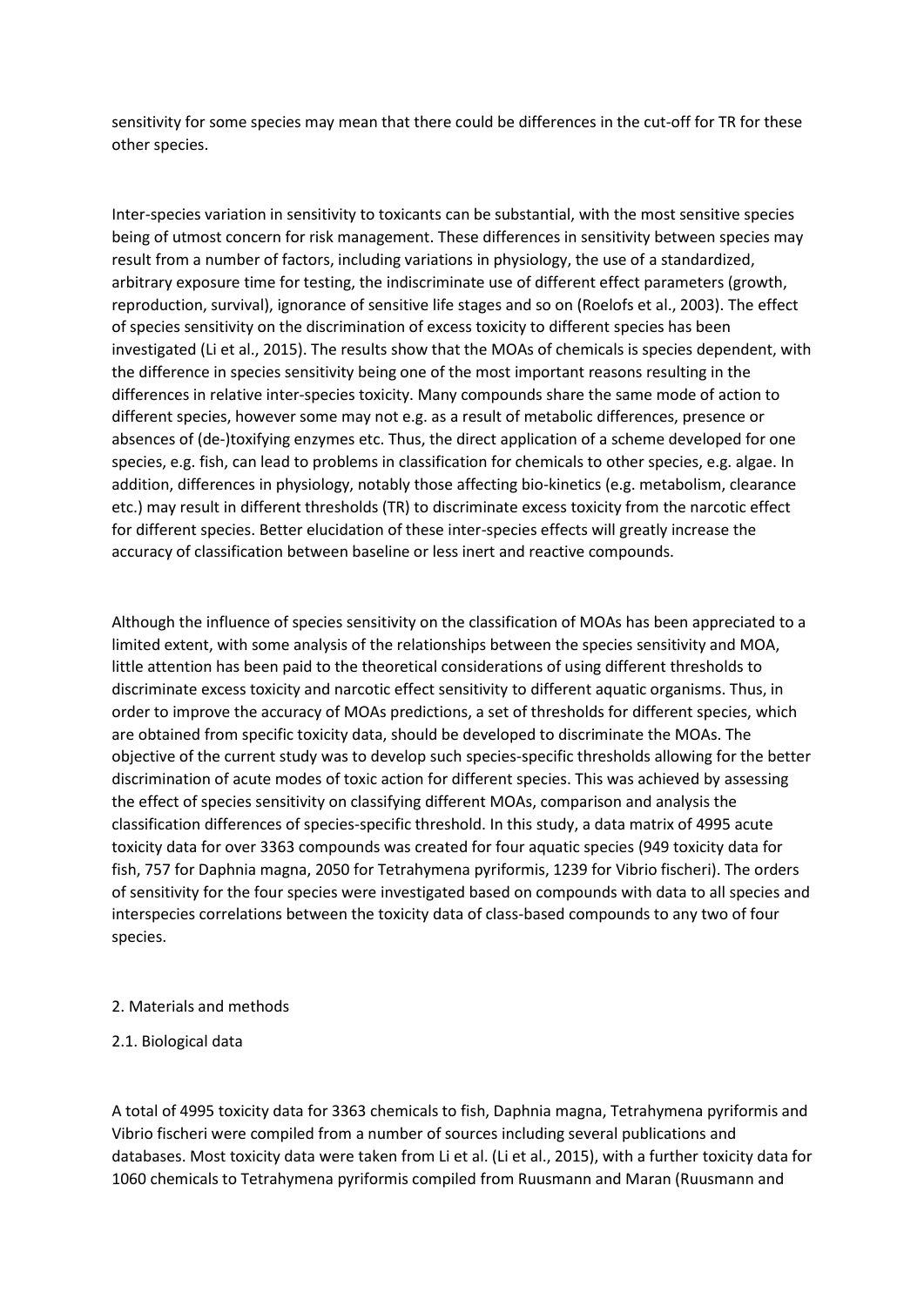Maran, 2013). It is noteworthy that not all the compounds have toxicity data for all the four species (see Tables S1-S5 of Supplementary material). Not all the compounds can be assigned as MOA according to rules from Verhaar scheme for a number of compounds (1579 unclassified compounds in Table S5). It is the reasons why limited numbers of compounds were used in the following analysis.

All the toxicity data were converted into negative of the logarithm of the molar concentration e.g. log 1/LC50 (mol/L) for all analyses. The 3363 compounds were classified into different classes/homologues based on chemical functional groups as described in Section 2.3. The averaged toxicity values were used for compounds with multiple values for each individual species. Two groups of chemicals were excluded from the analysis of the data sets, namely charged and organometallic compounds. The toxicity values to the four species, together with names, SMILES and CAS numbers, can be found in Table S1-S4 of Supplementary material.

# 2.1.1. Fish 50% lethal concentration

Fish acute toxicity values for 965 compounds, for example those taken from the fathead minnow (Pimephales promelas) toxicity database, as well as data for the guppy (Poecilia reticulata), medaka

(Oryzias latipes) and rainbow trout (Oncorhynchusmykiss), were recorded as the concentration causing 50% lethality of a test population (LC50) after 96 h (Li et al., 2015). Inspection of the fish toxicity data in Table S1 of Supplementary material shows that they have very close toxicity value and good interspecies correlations of toxicity between the four fish species. Because limited numbers of toxicity values to fish, a combined toxicity dataset was used in the comparative analysis with other species (Raevsky et al., 2008; Raevsky et al., 2009; Zhang et al., 2010). The log1/LC50 collected fromthe different sources for all the compounds are recorded in Table S1.

# 2.1.2. Daphnia magna (DM) 50% effective concentration

The toxicity data of 757 chemicals to Daphnia magna were compiled from Li et al. (Li et al., 2015), and had been compiled previously from the Japanese CHRIP database and several other references. The toxicity values were reported either as LC50 (50% lethal concentration in 48 h) or EC50 (50% effective concentration in 48 h). The log1/EC50 collected from different sources for all the compounds are in listed Table S2.

2.1.3. Tetrahymena pyriformis (TP) 50% growth inhibition concentration

The acute toxicity data for 2049 compounds to Tetrahymena pyriformis were expressed as the concentration that causes 50% growth inhibition (IGC50) after 40 or 48 h for 2049 compounds. Very close IGC50 values were observed between the 40 h and 48 h assays for compounds with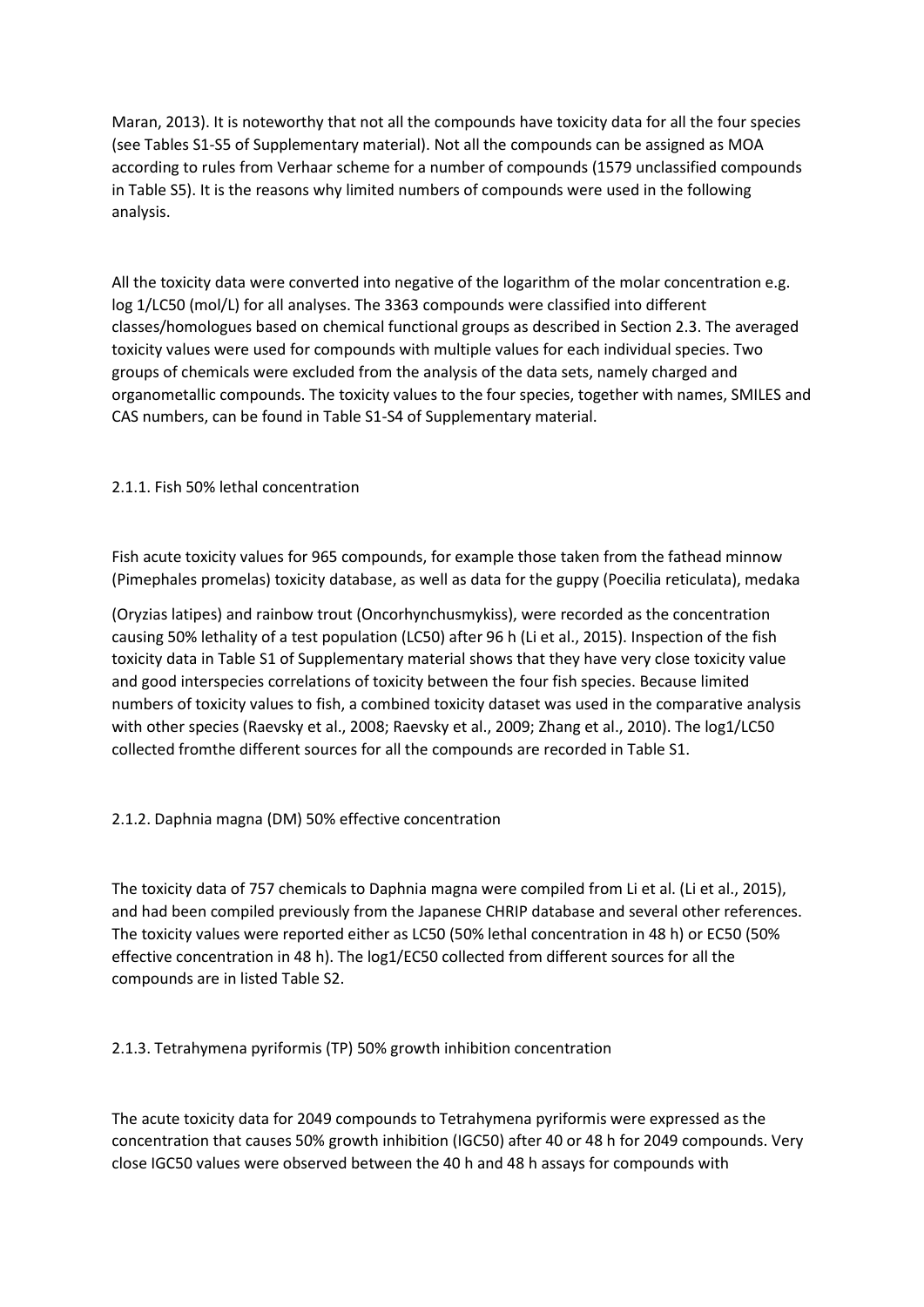comparable data. The log1/IGC50 values collected from different sources for all the compounds are in Table S3.

2.1.4. Vibrio fischeri (VF) 50% bioluminescence inhibition concentration

The concentrations for 1277 compounds causing a 50% inhibition of bioluminescence after 15 or 30 min exposure to Vibrio fischeri (or called Aliivibrio fischeri) expressed as IBC50 were also taken from Li et al. (Li et al., 2015). Comparison of the data in Table S4 shows that the two toxicity endpoints have very close values (Steinmetz et al., 2015). Preference was given to 30 min over 15 min where available. The log1/IBC50 collected from different sources for all the compounds are in Table S4.

2.2. Excess toxicity

In order to evaluate and discriminate compounds exhibiting excess toxicity, the toxicity ratio (or called toxic ratio or toxicity enhancement) between the QSAR-predicted baseline toxicity and experimental toxicity was calculated (Verhaar et al., 1992; von der Ohe et al., 2005; Neuwoehner et al., 2010; Schramm et al., 2011). The toxicity ratio (TR), a descriptor of excess toxicity, was calculated as follows:

 $TR = Tpred (baseline) / =Tobs$  (1)

log TR = log 1/Tobs − log 1/Tpred (baseline) = Residual (2)

Chemicals with TR values b 10 may be considered to act by a nonpolar narcosis mechanism. In contrast, chemicals for which TR is ≥10, corresponding to toxicity 10 times above baseline toxicity, were defined as demonstrating excess toxicity due to the possible existence of a reactive, or more specific molecular, mechanism of action (Zhao et al., 1998). The toxicity value used in Eq. (1) is lethal concentration (LC50), effective concentration (EC50), growth inhibition concentration (IGC50), or inhibition concentration of bioluminescence (IBC50) respectively for the species considered. It can be easily converted into the logarithmic form (see Eq. (2)). Thus, compounds were classified as being either baseline or reactive/specifically acting toxicants using the cutoff of log TR= 1. The complete listing of calculated toxicity ratios is available as Supplementary material in Table S5, together with MOA for baseline and reactive or specifically acting compounds predicted by log TR= 1 to the four species.

2.3. Assignment of modes of action (MOAs)

Based on the Verhaar classification scheme implemented in the freely available Toxtree software (version 1.50, [https://eurl-ecvam.jrc.ec.europa.eu/laboratories](https://eurl-ecvam.jrc.ec.europa.eu/laboratories-research/predictive_toxicology/qsar_tools/)research/predictive\_toxicology/gsar\_tools/ toxtree), the MOAs of 3363 compoundswere classified into class 1 (narcosis or baseline toxicity) or class 2 (less inert toxicity), class 3 (unspecific reactivity mechanism), class 4 (specific reactivity mechanism) and class 5 (not possible to classify). In addition,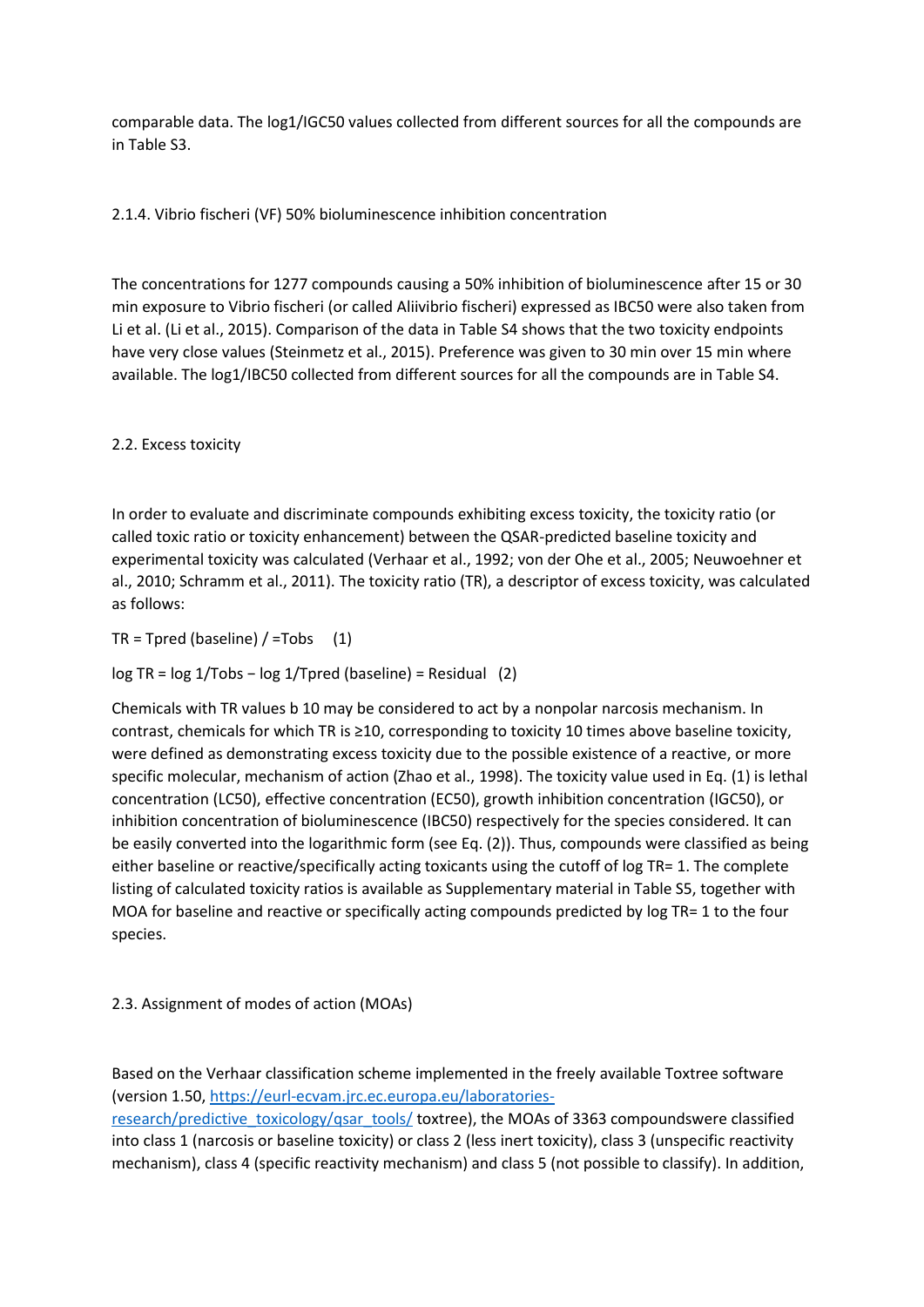the MOA assignments were evaluated manually using information derived from a number of key studies (Verhaar et al., 1992; Russom et al., 1997; Enoch et al., 2011; Schwöbel et al., 2011). The evaluations were then combined to assign a specific mode of action to each chemical. The mode of action assessments are compared with the results of Toxtree software. If there was consistency in the classifications fromthe two methods, the mode of action of organic compounds was confirmed. The details of the classification of the MOAs for each compound can be found in Table S5 of Supplementary material. Fig. 1 shows a histogram of the modes of action assigned to 424 organic compounds with toxicity data to fish, 311 organic compounds to DM, 745 organic compounds to TP and 384 organic compounds to VF. These compounds encompass a wide range of well-characterized molecular structures with different chemical domain of the Verhaar scheme (see Table S5).

# 2.4. Molecular descriptors and statistical analysis

The logarithms of octanol/water partition coefficients (log KOW) were obtained from the KOWWIN program in the EPI Suite version 4.0.Where possible measured log KOW values were used in preference to calculated values. Regression analysis was performed using least squares linear regression with the Minitab software (version 14) between the physicochemical parameters (log KOW) and toxicity data. For each regression analysis, the following descriptive information is provided: number of observations used in the analysis (N), the coefficient of determination (R2), standard error of the estimate (S) and Fisher statistic (F). The species sensitivity was evaluated from the average residual (AR) between the species toxicity endpoints (AR=Σ (Toxicity in species A – Toxicity in species B) / N.

# 3. Results

# 3.1. Interspecies relationships for the toxicity of chemicals to the four species considered

Interspecies relationships of toxicity are useful to investigate the similarities and differences in toxic mode of action, for the same compounds, between species (Koleva et al., 2011). For this reason, linear regression analysis between toxicity data to Fish (F), Daphnia magna (DM), Vibrio fischeri (VF) and Tetrahymena pyriformis (TP) was performed. The relationships between these species are reported in Table 1, along with the interspecies coefficients of determination (R2). The interspecies coefficients of determination of 0.72 (Models 1 and 2 in Table 1) indicate significant correlations between the toxicity data to fish with those to DM and TP. Conversely, interspecies relationships between the toxicity to VF and fish, TP, DM or DM and TP are less significant with coefficients of determination ranging from 0.45 to 0.63 (Models 3–6 in Table 1). The overall results (Models 3–6 in Table 1) suggest that there are marked differences between the toxicities to organic chemicals for the four species considered. The elicitation of toxicity involves both the transport of the toxicant to the target site(s) of interaction and interaction between the toxicant and target (Zhang et al., 2010). Good correlations (Models 1 and 2 in Table 1) between the toxicity data indicate that a great proportion of compounds have a similar trend in bio-uptake and similar toxic metabolism between fish and Mor TP fish, they may elicit identical modes of action. Poor correlations indicate that some compounds may act by different toxic modes of action or have substantially different toxicokinetics. The differences in mechanisms between two species could be as a result of different metabolism (e.g. esters are metabolized to reactive compounds in fish but not in TP (Jaworska et al., 1995)) or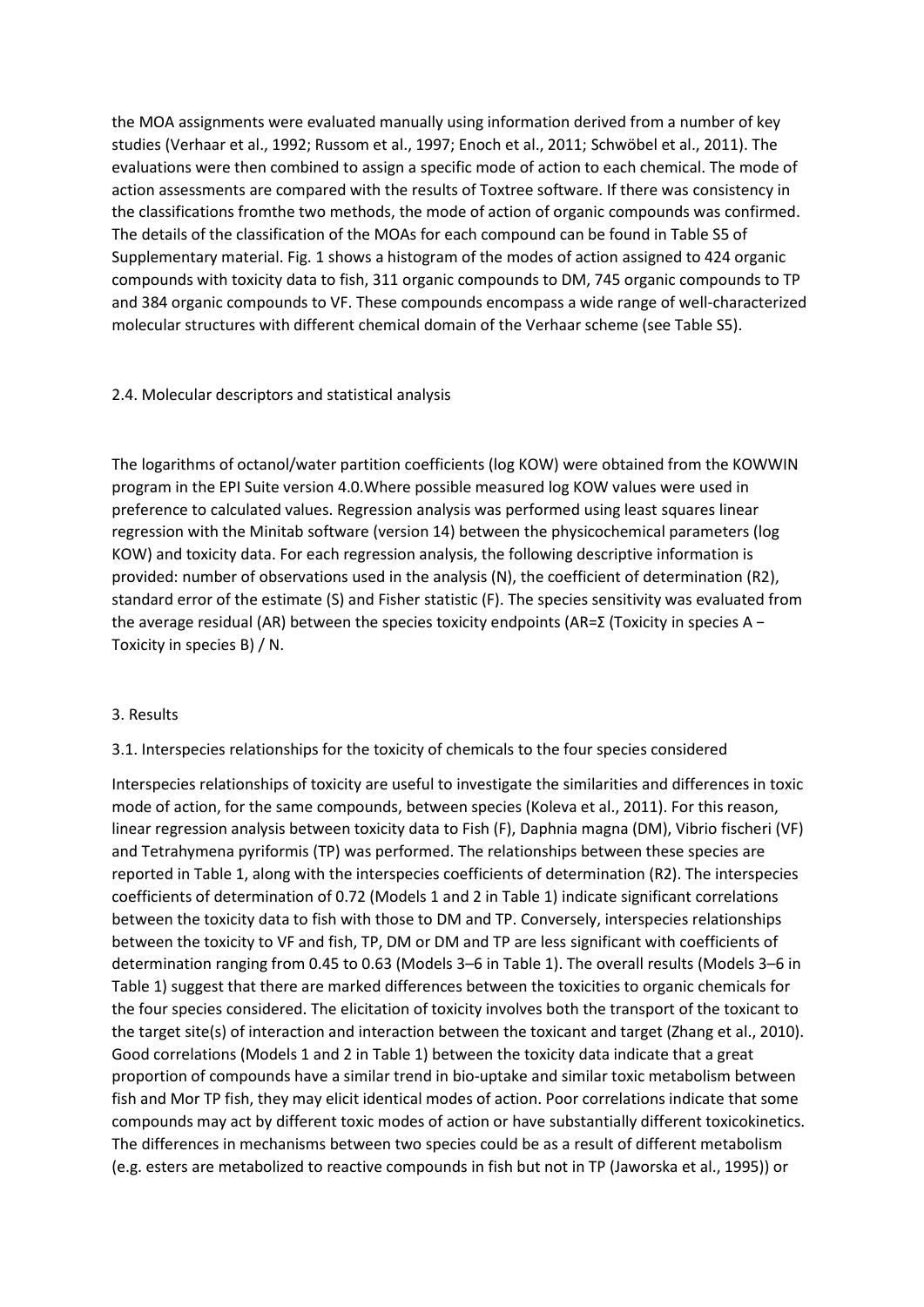different physiology (e.g. antibiotics will be more toxic to the bacterium VF than fish). In addition, significant outliers (i.e. N1) have been observed within these interspecies correlations, as such, it is clear that the toxic effect of a compound is species-dependent (Zhang et al., 2013; Li et al., 2015). The coefficients of determination (R2) between any two of four species to baseline, less inert and reactive compounds are also given in Table 1 (Models 7–24). The relatively significant correlations were found between these four species for baseline compounds (R2 = 0.65–0.93), such as alkanes, alcohols, ketones and their alkane and chlorine derivatives (Table S5), relatively poor correlations were observed for less inert and reactive compounds with R2 = 0.42–0.87 and 0.40– 0.78, respectively. The results suggest that the interspecies correlation is related strongly to the structural characteristics of chemicals. Many baseline compounds may share same mode of toxic action between species, but some less inert and reactive compounds may not and the relative toxicodynamic input may vary between species. It is important to note that baseline narcosis would be essentially identical across different aquatic species. Great correlation should be observed for the toxicity between species for baseline compounds. However, relative poor regression coefficient for the toxicity data of baseline compounds between Daphnia magna and Vibrio fischeri (0.65) suggests that some factors can influence the toxicity values for these baseline compounds. The details will be discussed in the Discussion section.

# 3.2. Comparison of toxicity sensitivity for the different species

Table 1 lists the regression equations (No. 1–6) for the toxicities to overall compounds between any two of four species. The slopes are either significantly greater or less than one (e.g. <0.7 for Model 5 in Table 1) or the intercepts are greater or less than zero (e.g. N0.80 for Models 5 and 6 in Table 1) for some interspecies correlation equations indicating that the aquatic species (fish, DM, TP and VF) may have different sensitivities to organic compounds. In order to further investigate the differences and similarities in sensitivity between the different species in detail, the average residuals of toxicities (AR) between toxicity values for the compounds with comparable data for different species were calculated (Table 1). AR reflects the difference in overall sensitivity between two species. Comparison of AR values in Table 1 indicates that DM is the most sensitive, and TP is the least sensitive, of the four species. The order of sensitivity of these species is: DM N Fish N VF N TP. The higher the AR values, the greater difference in sensitivity between the two species. The sensitivity of TP is very different to the sensitivity of the other three species with the AR (Fish–TP) = 0.64 and AR (DM– TP) = 0.86 and AR (VF–TP) = 0.65, respectively. The results in this study (Table S5) indicate that there is no single species that is most sensitive to all compounds; species that are very sensitive to one group of compounds might be less so to other groups (Slooff and Canton, 1983; Cairns, 1986; Suter, 1993; Vaal et al., 1997). Inspection of toxicity data of classified compounds in Table S5 shows that the average log1/EC50 values are greater than log 1/LC50 for secondary amino alcohols, anilines (N-alkyl) with fluoro and chloro groups, tertiary amino alcohols, anilides with hydroxy and amino groups, but lower than log 1/LC50 for aldehydes and esters. More classes elicit higher toxicity to the DM which indicating that overall toxicity sensitivity to DM is greater than that to fish. Similar results can be seen from the comparison of toxicities among other species. In order to further investigate the differences and similarities of toxicities between the four species for the classified compounds, a statistical analysis was performed for baseline, less inert and reactive compounds, respectively. The average residuals between toxicities of any two of four species are listed in Table 1. Inspection of the AR values shows that the toxicity sensitivity of baseline compounds to DM, fish and VF is very similar and their average residuals are b0.13 logarithmic units, with AR (DM-fish)=0.05 and AR (DM–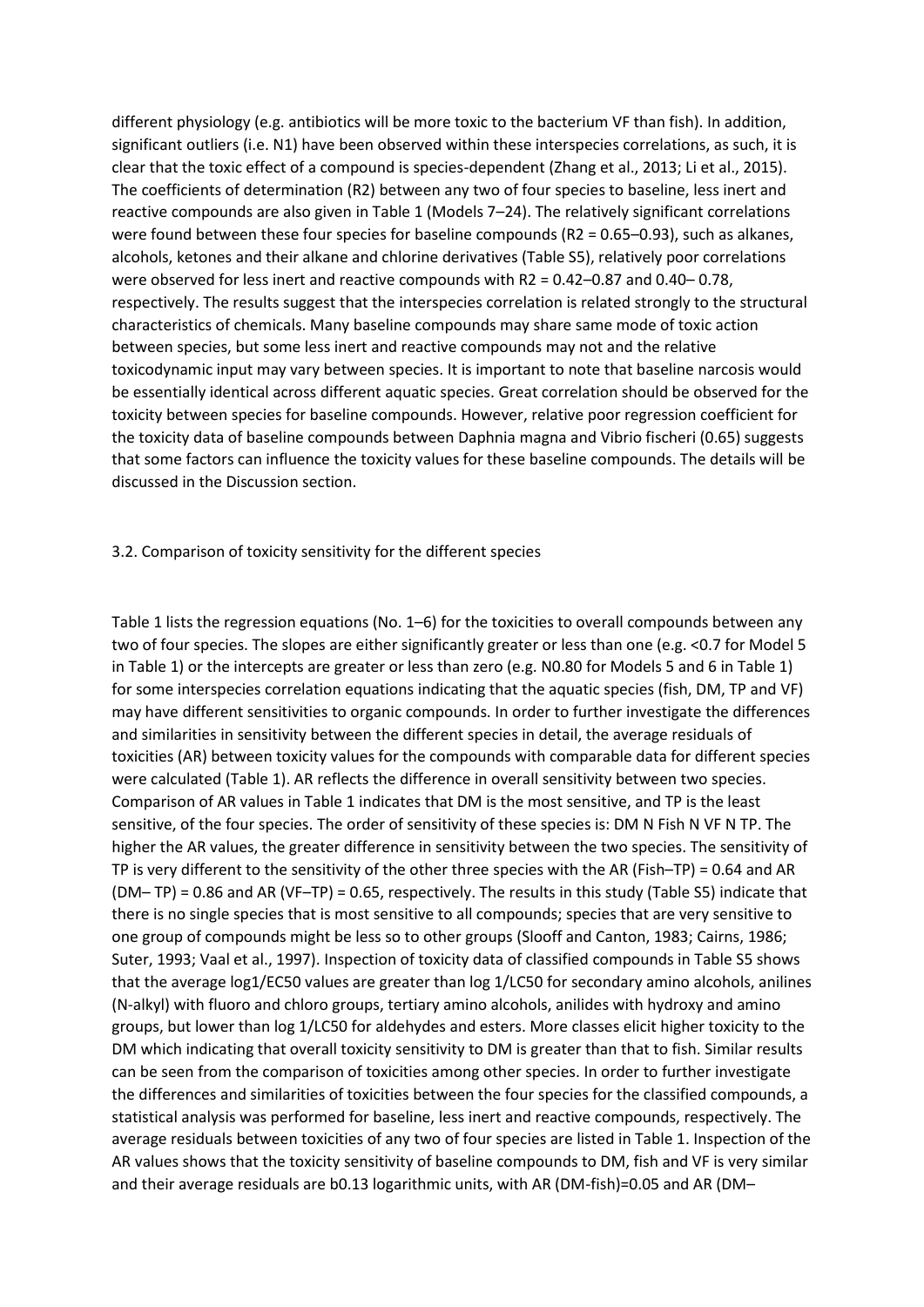VF)=0.10. A similar situation is observed among the toxicity sensitivity of less inert compounds among DM, fish and VF with AR (VF-fish) = 0.03, AR (DM-VF) = 0.04 and AR (DM-fish) = 0.11. However, the sensitivity of TP is very different from other three species with sensitivity to baseline and less inert compounds to fish, DM and VF being higher than that to TP. Comparison of the AR values of reactive compounds shows that toxicity sensitivity of fish is quite similar to DM with AR (fish - DM) = 0.07. However, great differences in the toxicity sensitivity were observed for VF and TP compared with fish or DM (Table 1). The differences in the toxicity sensitivity between various organisms to a chemical reflect differences in specificity at the site of toxic action, transport, or metabolic transformation (Holmes et al., 1995; Johnson et al., 2000; Koleva et al., 2011).

# 3.3. Identification of modes of toxic action from the same threshold

Although the analysis of interspecies relationships and toxicity sensitivity suggest that there are similarities and differences among these four species, it is more difficult to compare the differences in the toxic mechanisms from these results. The TR is a very useful tool to discriminate reactive or specifically acting compounds from baseline toxicity (McCarty and Mackay, 1993; Maeder et al., 2004; von der Ohe et al., 2005; Schramm et al., 2011). To calculate the TR, baseline models need to be developed from narcotic compounds for the different species. Since it is well-known that the toxicity is linearly related to log KOW for the baseline compounds to many species (Könemann, 1981; Cronin and Dearden, 1995; Raevsky et al., 2008; Qin et al., 2010). The linear regression analysis between log KOW and the toxicity data to fish, DM, TP and VF was performed. The resultant equations are listed in Table 2. The compounds used to develop the baseline models were selected carefully being simple neutral compounds and widely recognized as baseline compounds i.e. alkanes, alcohols, ketones, ethers, benzenes and their alkyl, fluorine and chlorine derivatives with 0 b log KOW b 7 (Table S5). As described below, some compounds, whilst classified as baseline compounds by Verhaar et al. (Verhaar et al., 1992), including esters, alkenes, cycloalkanes, aliphatic acids and their derivatives, were not selected and used to develop the baseline models, as well as those with residuals (observed – predicted toxicity) N1 or b−1,were excluded from the development of baseline models.

Log TR values for species are listed in Table S5 of Supplementary material with the threshold of log TR  $\geq$  1 indicating reactive or specifically acting compounds and log TR b 1 indicating baseline compounds. Fig. 1 shows the percentages of compounds with log TR  $\geq$  1 and log TR b 1 for baseline, less inert and reactive/specifically acting compounds to the four species. Inspection of Fig. 1 shows that number of compounds with log TR  $\geq 1$  and log TRb 1 is not same between the four species, particularly for TP. Many more compounds have log TR below the threshold for baseline toxicity for TP than that for fish, DM and VF (Fig. 1). It is understandable that reactive or specifically acting compounds may have different toxic mechanisms between species, leading to different excess toxicity for same compounds. However, it is unreasonable for baseline compounds because these compounds should share same toxic mechanism in different species. The different number of baseline compounds identified from the threshold of log TR=1 may be due to the difference in the toxicity sensitivity from different species.

Fig. 2 illustrates the distribution of toxicity for baseline and reactive or specifically acting compounds for the species with different sensitivities, in theory this should be a normal distribution. If same threshold (e.g. log TR = 1) is used for the classification of reactive or specifically acting compounds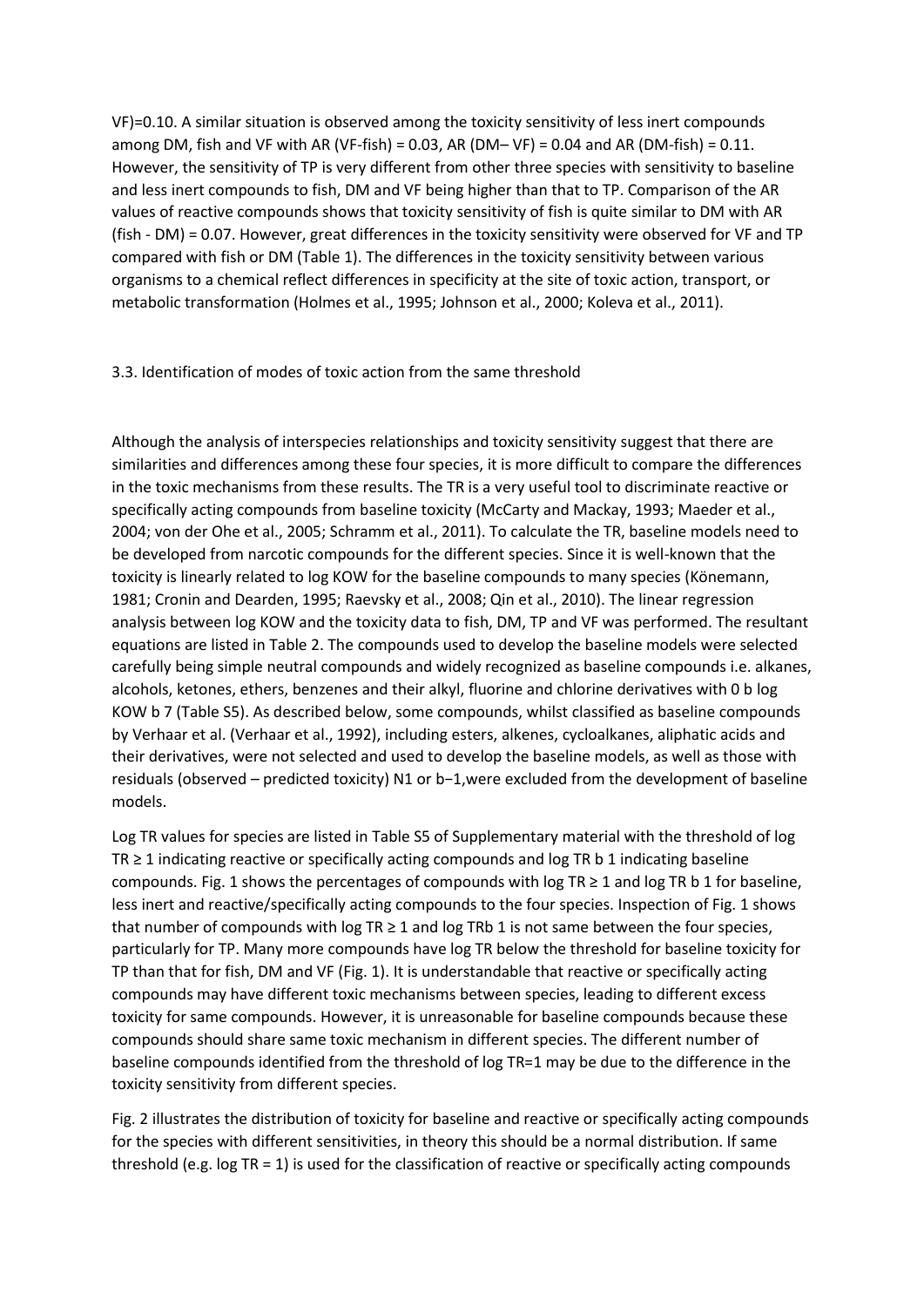from baseline level, the majority the compounds predicted as baseline or reactive acting compounds in another species. However, incorrect classifications can be given for some compounds. For example, some compounds were predicted as baseline for a species with low sensitivity from this threshold, yet predicted as reactive or specifically acting to species with high sensitivity species (Fig. 2) and vice versa. Thus, using the same threshold for species with different sensitivities can result in incorrect classification for some reactive or specifically acting and baseline compounds. In other words, the threshold is species-dependent.

#### 4. Discussion

#### 4.1. Development of the thresholds of excess toxicity for different species

The threshold of log TR=1 for excess toxicity to fish is based on the normal distribution of log TR for the baseline, less inert, reactive and specifically acting compounds (Verhaar et al., 1992; Zhang et al., 2013). In principle, the thresholds of excess toxicity for D. magna, V. fischeri and T. pyriformis should also be developed from the distribution of log TR for the baseline, less inert and reactive or specifically acting compounds. However, the compounds identified as baseline, less inert and reactive or specifically acting compounds in fish may not be the same in other species, particularly for the reactive or specifically acting compounds (see following discussion). To overcome the above problem and obtain comparable thresholds for different species, the baseline compounds with high certainty of acting as non-polar narcotics as described above (see Table S5) were selected and compared. They are alkanes, alcohols, ketones, ethers and benzenes with alkyl, fluorine and chlorine groups. Some compounds identified as baseline compounds from Verhaar scheme were not used the baseline model development, such as log KOW > 7 or < 0 (Table S5). The reason for excluding the compounds will be explained below. Fig. 3 is the plots of toxicities against log KOW for the four species. It shows that the toxicities of baseline compounds were well correlated with log KOW. The baseline models for fish, DM and VF are close to each other with almost identical slopes and intercepts, indicating that baseline compounds have similar species sensitivity and similarity in modes of action for all three species. This conclusion is reinforced from the analysis of AR between toxicity values for the baseline compounds for different species (Table 1). Therefore, the threshold of log TR=1which is based on the distribution of toxicity data to fish can also be used to discriminate reactive or specifically acting compounds from baseline narcotics for DM and VF. Fig. 1 shows the number of compounds with log TR ≥ 1 for baseline compounds for different species. Almost all the compounds identified as baseline compounds from fish toxicity can also identified as baselines from DM and VF toxicity. Slight differences in prediction accuracy may be due to experimental uncertainty as a result of different endpoints obtained from different species.

Conversely, the slope of the baseline model for TP is markedly less than that for fish, DM and VF. This can be seen from the confidence intervals of equation coefficients and intercepts in Table 2. The marked difference in sensitivity in TP was observed as comparing to fish and DM and VF (Table 2 and Fig. 3). This suggests that the threshold of log TR=1 obtained from fish toxicity is not an ideal to identify excess toxicity to TP and the comparable threshold of log TR should be b1. In order to obtain the specific threshold to discriminate excess toxicity from narcotic level compounds for TP, the average absolute residual (AAR) between observed and predicted toxicities for the compounds used to develop baseline models was calculated for fish and TP. If no consideration is given to the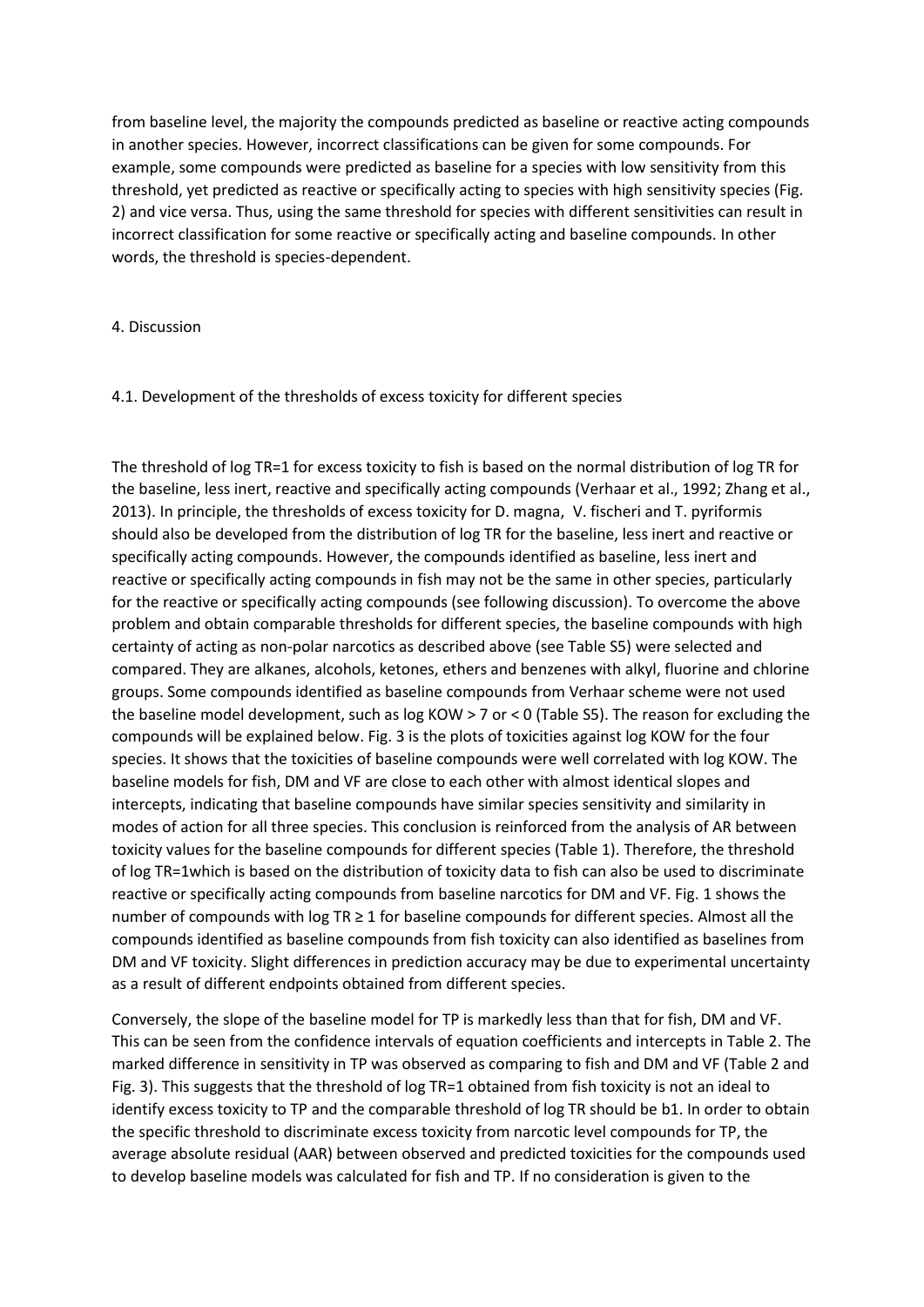experimental error from different toxicity endpoints for different species, the AAR value, which reflects the deviation in the fit of the baselinemodels, should be positively related to sensitivity. The species with greater sensitivity will have more error in the fit of its baseline model. The AAR should be closely related to the thresholds of log TR between species and can be expressed as following relationship:

 $\frac{\log TR_F (= 1.00)}{AAR_F (= 0.25)} = \frac{\log TR_T (= 0.84)}{AAR_{TP} (= 0.21)}$  $(3)$ 

Where, AAR for fish (AARF) is equal to 0.25 in log units and AAR for TP (AARTP) is equal to 0.21. The threshold of log TR=1 used for fish suggests that the threshold for log TR for TP should be 0.84. Although this threshold has developed based on the deviation of fits in the baseline models, it can be validated from the classification accuracy for these thresholds. Fig. 1 shows that threshold of log TR= 0.84 can give same classification accuracy with log TR = 1 for baseline compounds in TP toxicity, which is almost same from the threshold of log TR= 1 in fish toxicity. This suggests that the threshold of log TR= 0.84 of TP is comparable to the threshold of fish for the discrimination of reactive or specifically acting compounds from baseline level. Comparing with log TR=1, 18% more compounds (142 over 760) being identified as having excess toxicity using log TR = 0.84. It has marked influence for some classes. For example, 6 of 31 substituted benzaldehyes (class 35) are identified as having excess toxicity from log TR = 0.84 as comparing with 2 of 31 from log TR= 1. It is worth noting that not all reactive or specifically acting compounds have log TR greater than thresholds (Table S6). This can be seen from the distribution of log TR for reactive or specifically acting compounds in Fig. 2 (Verhaar et al., 1992). The interaction of reactive or specifically acting compounds with biological macromolecules may not have much more toxic contribution than that of baseline compounds, resulting in log TR less than one (Zhang et al., 2013). It is reason why not all the reactive compounds do not exhibit excess toxicity with log TR > 1.

4.2. Classification of modes of action with different thresholds for different species

# 4.2.1. Baseline compounds

The toxicity ratios calculated by Eq. (2) are listed in Table S5 in Supplementary material for all the compounds and the four species. The summary statistics for the compounds identified with different MOAs are listed in Table S6 of Supplementary material. Because of the limited number of compounds, some classes are not listed in Table S6, however, the full results are available in Table S5 of Supplementary material. Inspection of the numbers of compounds with log TR ≥ 1 or 0.84 reveals that majority of baseline compounds have log TR less than the threshold of log TR = 1 for fish, DM and VF or log TR= 0.84 for TP. Only a small number of previously identified baseline compounds have log TR greater than these thresholds for the four species. Experimental error is a possible cause for these outliers. The large number of compounds with log TR less than the thresholds suggests that these baseline compounds share the same MOA among four species. They are characterized as neutral compounds with simple and unreactive structures acting via the "nonpolar narcosis" mechanism for the four species (Raevsky et al., 2008).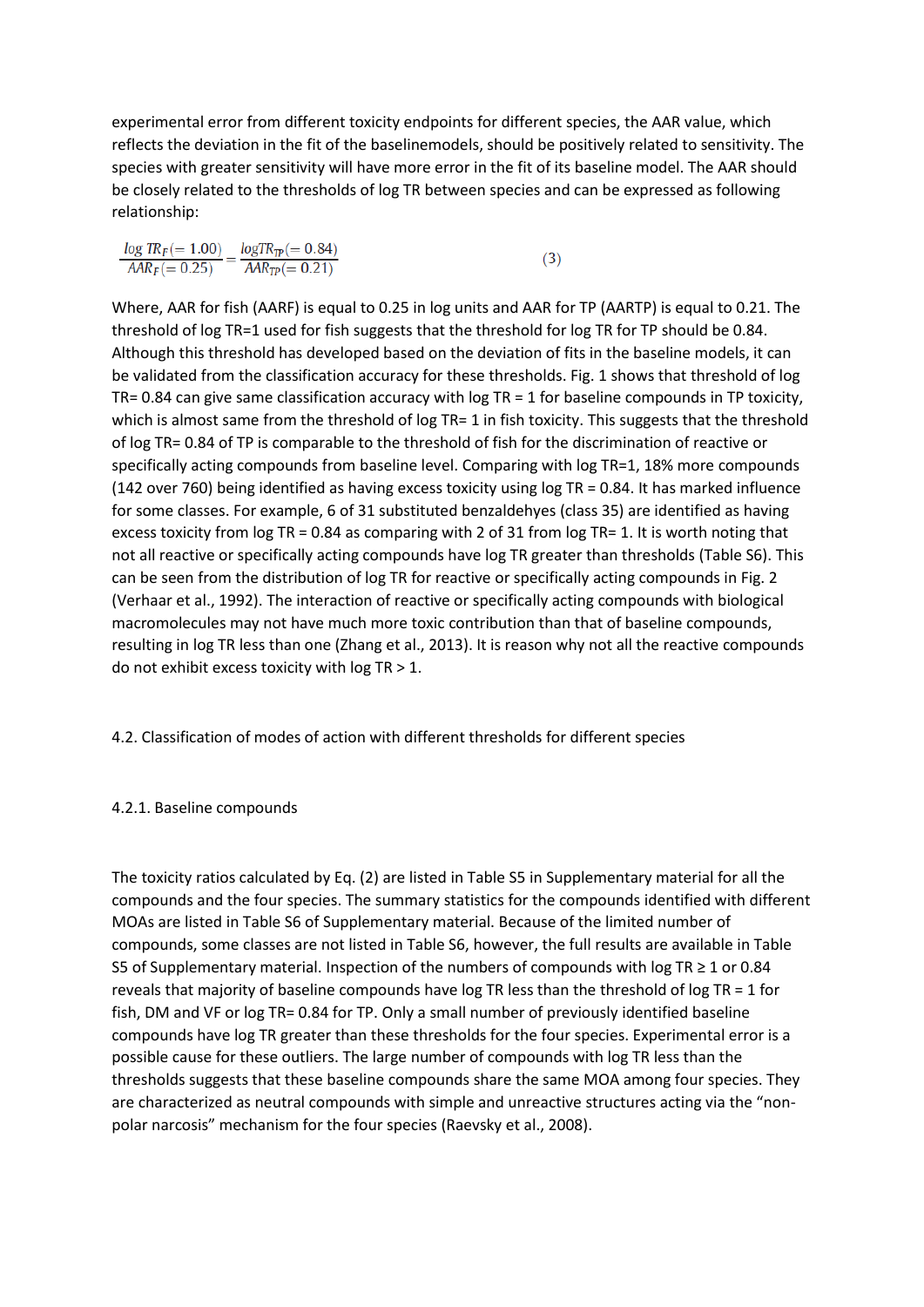#### 4.2.2. Less inert compounds

The statistics in Table S6 shows that many of less inert compounds have log TR below than the thresholds. However, more less inert compounds have log TR values higher than the thresholds as compared to baseline compounds for all the four species (15, 23, 26 and 35% for fish, DM, TP and VF, respectively). The less inert compounds are mainly "polar narcotics" and include substituted phenols and anilines (Verhaar et al., 1992; Raevsky et al., 2009). It is important to note that less inert compounds exhibit higher toxicity to the lower species (TP and VF) as compared to the higher species (fish and DM). A greater number of less inert compounds with log TR above the thresholds were observed for TP and VF than fish and DM. This may be attributed to the differences in the physiology between species, resulting in differences in bio-uptake and clearance, thus leading to different potency between species. For instance, compounds that share the same MO Abetween species will demonstrate comparable effects related to bio-uptake potential. Hydrophobicity is the main driving force for the bio-uptake of neutral compounds with a linear relationship between bioconcentration factor (BCF) and hydrophobicity for many hydrophobic compounds (Meylan et al., 1999). However, for hydrophilic compounds in the lower species there is a higher relative volume fraction of water than the higher level organisms. These hydrophilic compounds may more easily pass through a cell membrane than the outer covering (e.g. skin, exoskeleton) of higher organisms and thus have a higher observed bioconcentration factors in lower species, leading to a greater number of less inert compounds with log TR greater than the thresholds for TP and VF than fish and DM species.

# 4.2.3. Reactive or specifically acting compounds

Table S6 lists the compounds with log TR greater than the thresholds (i.e. 1 or 0.84). Whilst some are identified as being reactive with well established MOAs, the MOA of others is less obvious. Inspection of the numbers of compounds with log TR greater than the thresholds shows that most of the classes with excess toxicity to one species also exhibit excess toxicity to other species (e.g. Classes 10, 18, 19, 25, 27, 30, 31, 36, 44, 45, 46, 47, 51 and 53). A number of compounds with log TR greater than the thresholds are observed in these classes. These compounds are reactive or specifically interact with the biomacromolecules at the target site(s) and show excess toxicity to these species. There is, however, a small number of classes with excess toxicity to one species but which do not exhibit excess toxicity to other species. For example, some β-halogenated alcohols (class 4) show excess toxicity to fish, DM and TP, but not to VF. Nitrates (class 23) exhibit strong toxicity to VF, but not to TP. Alcohol and alkoxy-substituted benzenes are relatively more toxic to VF than that to fish, DM and TP (class 34). These compounds may share different MOAs among these species.

Inspection of the log KOW values reveals that the hydrophilic compounds are relatively more toxic than the hydrophobic compounds (classes 20, 21, 22 and 31) i.e. compounds with log KOW b 0 have log TR significantly greater than the thresholds. There are two possible reasons for this excess toxicity. Firstly, they are reactive or specifically acting compounds with enhanced toxicity. It is wellknown that the reactive mechanism includes the formation of covalent bonds between an electronpoor (electrophilic) substrate and a biological electron-rich (nucleophilic) target molecule, especially biological macromolecules such as nucleic acids and proteins (Enoch et al., 2011). The hydrophilic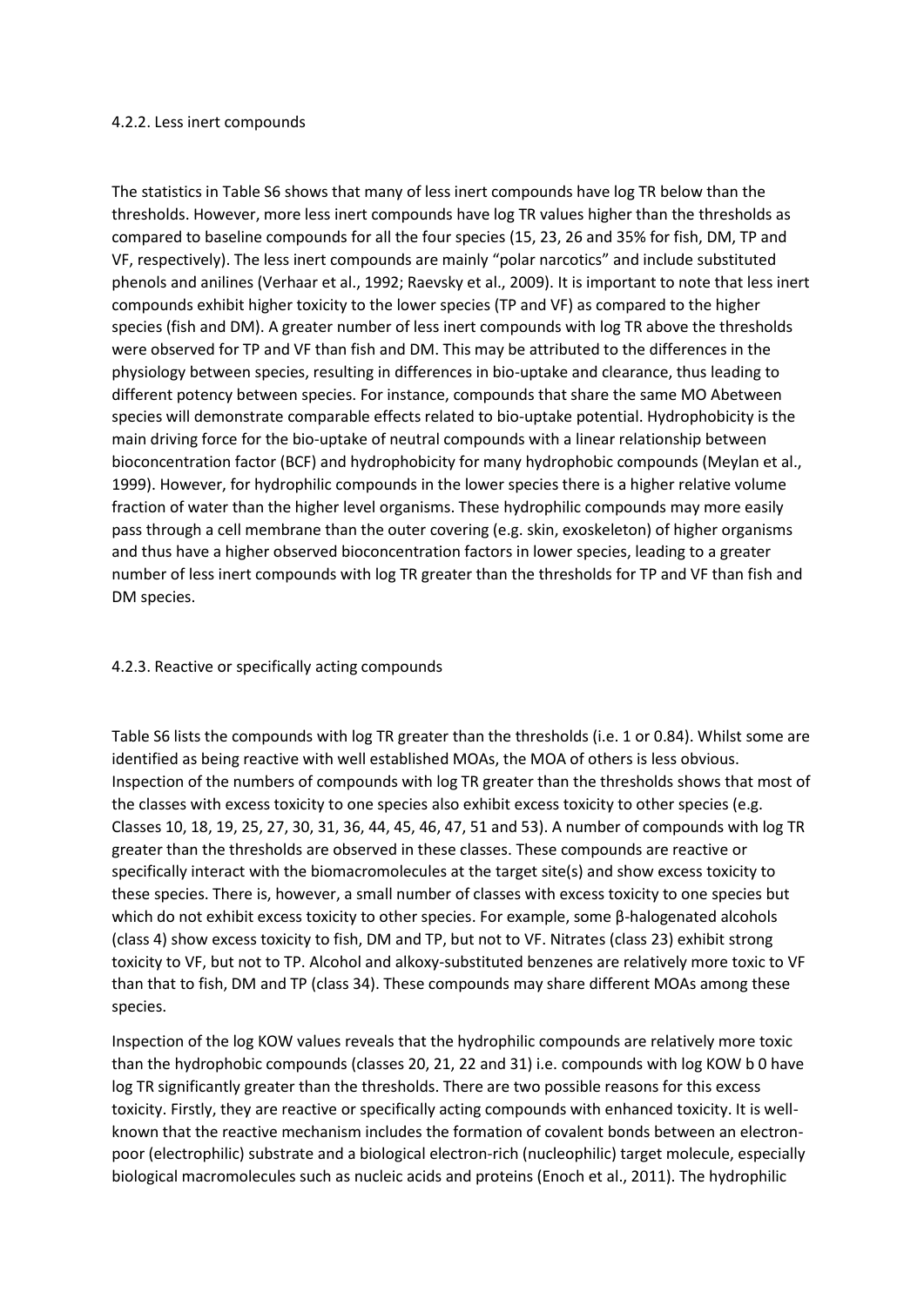chemicals considered are small and intrinsically reactive interacting unspecifically with biomolecules or certain receptor molecules through Schiff base formation, bi-molecular nucleophilic substitution (SN2), acylation and aromatic nucleophilic substitution (SNAr) reactions (Hermens, 1990; Lipnick, 1991; Aptula and Roberts, 2006; Böhme et al., 2016). Secondly, the apparent or observed bioconcentration potential of such compounds is under-estimated from hydrophobicity (Meylan et al., 1999). The theoretical basis of discrimination of excess toxicity from baseline is the linear relationship between bioconcentration factor (log BCF) and log KOW (Li et al., 2015), resulting in linear relationship between toxicities and log KOW(Table S6). However, the apparent log BCF is not linearly related with log KOW for highly hydrophilic compounds, and log KOW is not a surrogate for BCF for the highly hydrophilic compounds. Comparing with the lipid phase in fish, aqueous-phase fraction is more important for quantifying their concentration in the organism. The under-estimated log BCF indicates the under-estimated toxicity from the baseline level calculated from log KOW, leading to over-calculated log TR values from Eq. 2 for these hydrophilic compounds.

The statistics in Table S6 shows that some ionizable compounds have relatively high toxicity with log TR N 1 or 0.84 (classes 17, 18, 19 and 40). For example, a number of aliphatic diacids exhibit excess toxicity to all four species and benzoic acids to VF. In principle, excess toxicity expressed as log TR is only applicable for neutral compounds, rather than for the ionizable compounds, as the baseline models are based on the linear relationship between toxicities and log KOW of the neutral species. Therefore, the log KOW values are markedly over-estimated for ionizable compounds (Li et al., 2016).Over-estimated log KOW values indicate over-estimated baseline toxicity and thus ionizable compounds should have lower log TR values calculated by Eq. 2. However, the excess toxicity calculated by log KOW in neutral species for these ionizable compounds suggests that they are very toxic and reactive or specifically acting compounds for these species. Some of them are well-known antifungal or being used for antiseptic disinfection in the pharmaceutical and food industries.

# 4.3. The factors that influence the toxicity ratios calculated from the baseline level

It is noteworthy that LC50, EC50, IGC50 and IBC50 are the external critical concentration, rather than the internal critical concentration (or called critical body residue, CBR). The toxicity sensitivity calculated in the paper is relative sensitivity of organisms toward toxicant stress, rather than the absolute sensitivity (Schüürmann et al., 1996; Blaschke et al., 2010). Therefore, several factors can affect the toxic effect and result in the differences in the toxicity sensitivity or toxicity ratios to the four species.

Firstly, there are four toxicity endpoints used in the evaluation of toxicity to fish, D. magna, T. pyriformis and V. fischeri, i.e. mortality, immobilisation, growth and bioluminescence, respectively. The inhibition of bioluminescence to V. fischeri may be closely related with mortality and immobilisation, resulting in a similar sensitivity between fish, D. magna and V. fischeri. However, as compared with the other three endpoints, the rate of growth is not a sensitive response to TP, resulting in poor sensitivity (Li et al., 2015). It is based on population density measured spectrophotometrically at 540 nm after 40-h. This density based approach may not be a sensitive assay to T. pyriformis.

Secondly, the differences of species sensitivity can be attributed to the differences in physiology between species. In theory, the tissues and organs of fish and D. magna can restrict transport of some compounds. On the other hand, TP and VF do not have the outer barrier when the compounds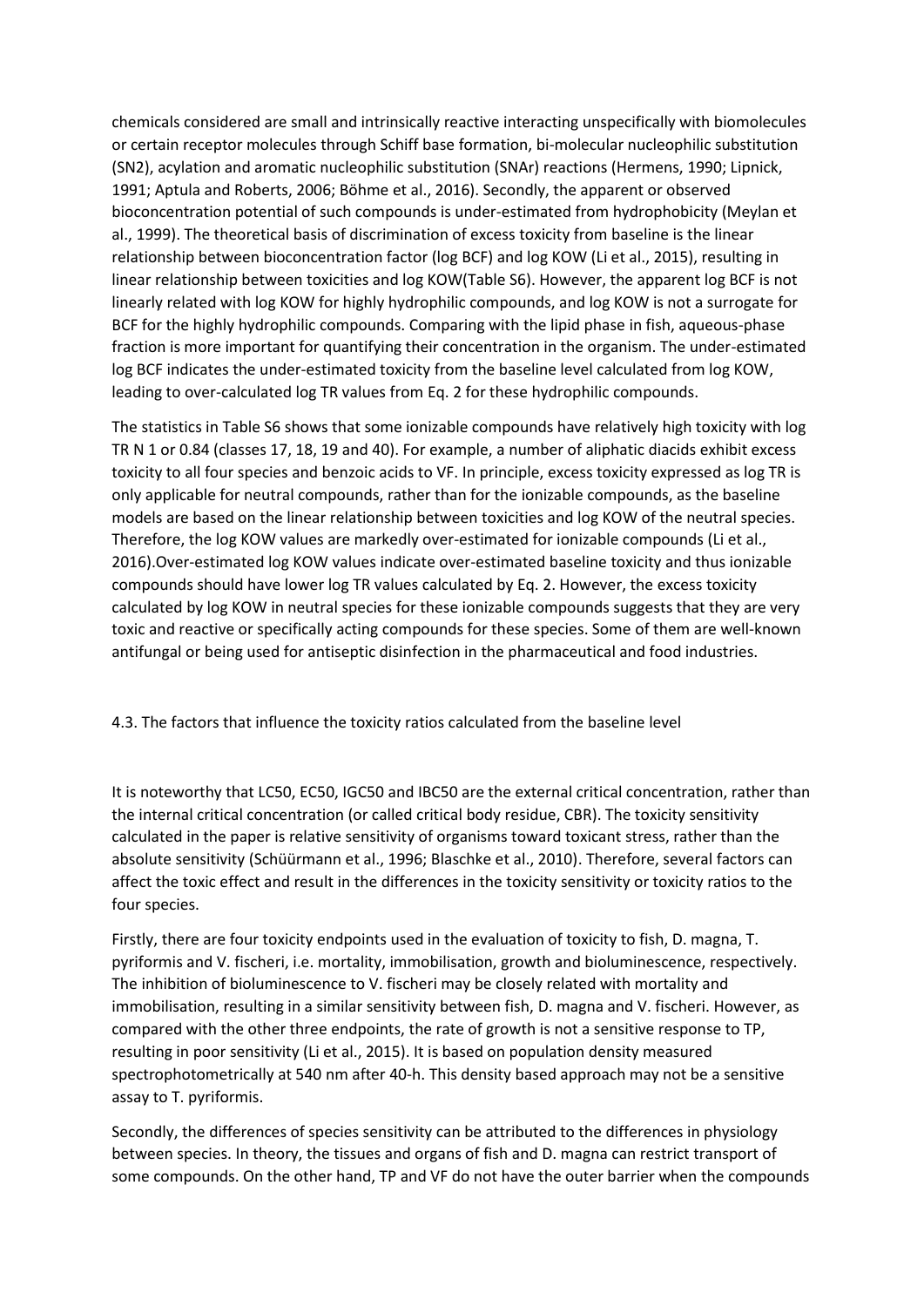were absorbed. The bacteria as unicellular organisms are known to have a peptidoglycan polymer outside their plasma membrane that forms an important part of their cell wall. These differences in physiology can lead to different toxicity among the four different species.

Thirdly, experimental error is possible for the observed toxicities less than that predicted from baseline models. In theory, baseline toxicity is the minimum toxicity that compounds exhibit, as such the log TR values calculated from Eq. 2 should be close to, or greater than, zero for all compounds. However, inspection of Table S5 in Supplementary material shows that there are marked deviations for some classes of compounds with log TR values significantly less than the thresholds (i.e.−1 for fish, DM and VF or −0.84 for TP). Sorption to vial walls or extracellular material, can affect the toxicity values, leading to different classification from excess toxicity. Furthermore, the LC, EC, IGC and IBC values are coming from different experiments that most likely are conducted with different numbers of treatments, replicates and individuals per replicate. The observed toxicity difference between species might be driven by the different exposure durations. This means there is a different level of uncertainty behind the data compared to another arising from the different tests and the different models used to actually derive the end value. Inspection of the toxicity values in Tables S1 to S5 shows that the TP toxicity data collected in this paper were tested in a single laboratory by a single, reliable and robust method (Cronin et al., 2002). On the other hand, fish, DM and VF toxicity data used in this paper were compiled from different laboratories and the quality of these data is often not known. The volatilization to the lab air can also affect the prediction of reactive or specifically acting compounds from baseline level. Inspection of the data in Table S5 of Supplementary material shows that nominal toxicity values of some highly volatile compounds are markedly less than the predicted values with log TR b 1. The exposure loss can affect the slope and intercept of the narcosis regression equations, resulting in wrong classification of the MOAs by using the toxicity ratio (Blaschke et al., 2010; Schramm et al., 2011). Therefore, these volatile compounds need to be excluded from the baseline model development in Table 2.

Fourthly, the highly hydrophobic compounds, especially compounds with log KOW N 7 need to be considered. These highly hydrophobic compounds have very low solubility or limited bioavailability (Meylan et al., 1999). The dissolved concentrations in water are considerably lower than the nominal concentrations for these compounds, resulting in a lack of bioavailability in water. A bilinear relationship was observed between log BCF and log KOW for the highly hydrophobic compounds. It explains why most of these compounds exhibit lower toxicity than expected for fish, DM and VF species (no data available for TP). The compounds with long chains (Class 1 in Table S6) were identified as having very poor capability to penetrate the epidermal membranes to enter aquatic organisms, resulting in poor bioconcentration and leading to the outliers with log TR significantly b−1 (Su et al., 2014). The polycyclic aromatic hydrocarbons (PAHs, class 56 in Table S6) also have low toxicity because of low solubility. A quite number of outliers were observed for VF and but no outlier was observed from the limited number of data for other species.

Fifthly, ionization is another factor that can affect the toxicity to different species. A number of aliphatic carboxylic acids (class 17 in Table S6) have very low toxicity to VF. These ionizable compounds exhibit markedly low toxicity because of their ionization in water. As discussed above, the log KOW values used for the calculation of log TR are for the neutral species of chemicals, rather than for the ionised species. The log KOW values are greatly over-estimated for ionizable compounds, resulting in over-predicted toxicity from the baseline model and leading to log TR markedly b −1 (Li et al., 2016).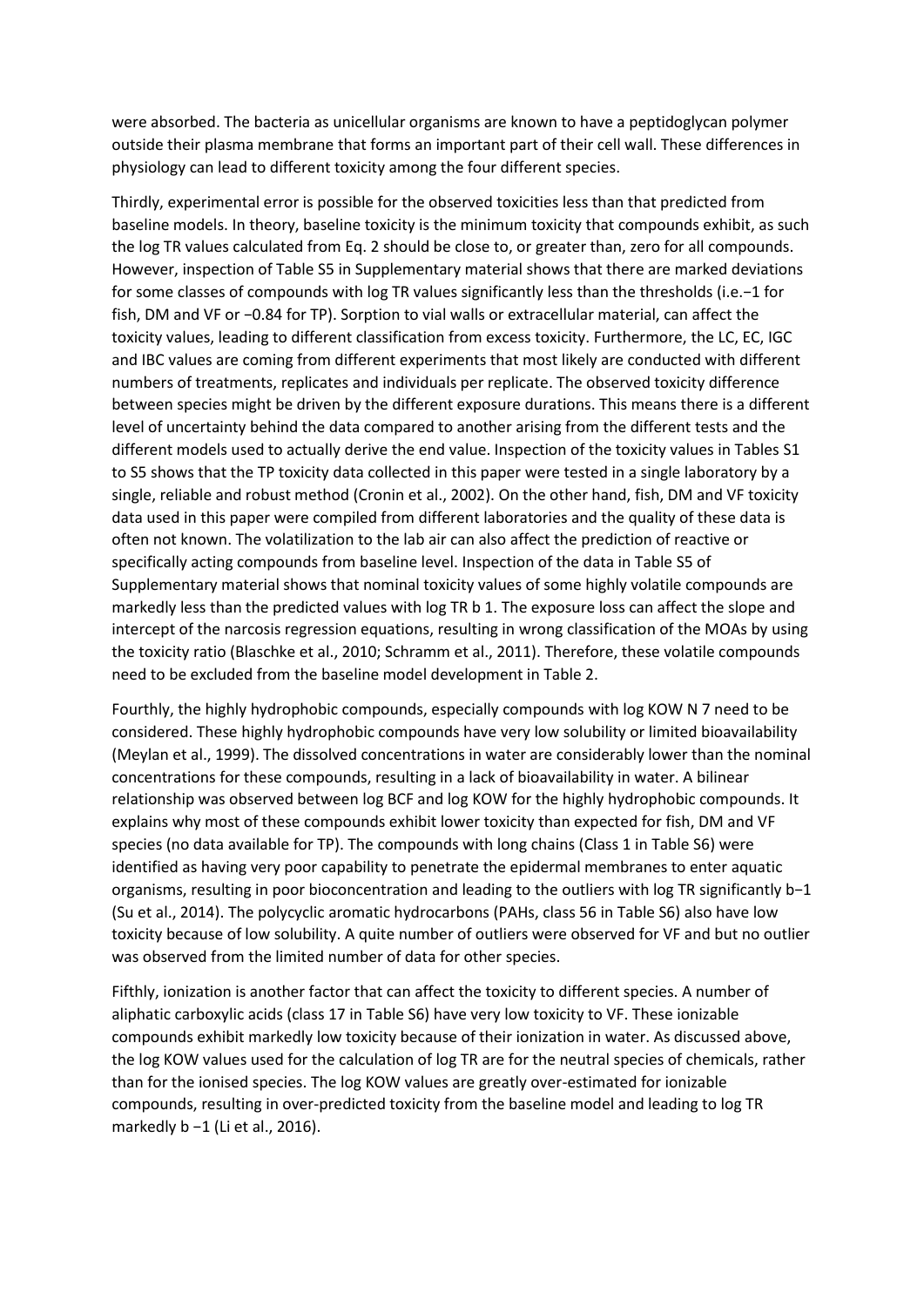#### 5. Conclusions

The baseline models for toxicity to fish, DM and VF are similar to each other with almost identical slopes and intercepts confirming similar species sensitivity and mode of action for these species. The sensitivity of TP to baseline compounds was shown to be different from the other three species. Therefore, whilst the threshold of log TR = 1 based on the distribution of toxicity data to fish can also be used to discriminate reactive or specifically acting compounds from baseline narcotics for DM and VF, a log TR = 0.84 for TP is proposed. The summary statistics of log TR of fish, DM, TP and VF show that majority of baseline compounds have log TR below these thresholds. More less inert compounds with log TR greater than the thresholds were observed for TP and VF than fish and DM. This may be attributed to the differences in the physiology between species, resulting in differences in bio-uptake and thus leading to different toxic effects between species. Most of reactive or specifically acting chemicals exhibiting excess toxicity (log TR N threshold) to one species also show excess toxicity to the other three species. Slight differences in toxic effects for some compounds may be attributed to the under- or over- estimation of log KOW and differences physiology. These compounds may have different MOAs between these species. Hydrophilic compounds were shown to be relatively more toxic than the hydrophobic compounds and exhibit higher excess toxicity due to their intrinsic high reactivity and the under-estimation of their bio-concentration potential from log KOW. Perhaps surprisingly, most ionised compounds have high toxicity with log TR greater than one; however, some ionised compounds still had lower log TRs due to the over-estimated of log KOW for these compounds. It is also possible that some observed toxicities are less than that predicted from baseline models for different species due to experimental error, the size of the molecules, high hydrophobicity and the degree of ionization. The results fromthis investigation suggest that species-specific thresholds perform well to classify baseline, less inert and reactive/specifically acting compounds. Supplementary data to this article can be found online at https://doi. org/10.1016/j.scitotenv.2017.10.308.

# Acknowledgement

This work was supported by the National Natural Science Foundation of China (21777022 and 21377022) and the National Science Foundation for Young Scientists of China (41601553). Jinjie Li thanks the support from China Scholarship Council for study in the group of professor Cronin.

# References

Antczak, P., White, T.A., Giri, A., Michelangeli, F., Viant, M.R., Cronin, M.T., Vulpe, C., Falciani, F., 2015. Systems biology approach reveals a calcium-dependentmechanism for basal toxicity in Daphnia magna. Environ. Sci. Technol. 49, 11132–11140.

Aptula, A.O., Roberts, D.W., 2006. Mechanistic applicability domains for nonanimalbased prediction of toxicological end points: general principles and application to reactive toxicity. Chem. Res. Toxicol. 19, 1097–1105.

Ariens, E.J., 1986. Receptors: a tool in drug development. In: Harms, A.F. (Ed.), Innovative Approaches in Drug Research. Elsevier Science Publishers, Amsterdam, pp. 9–22.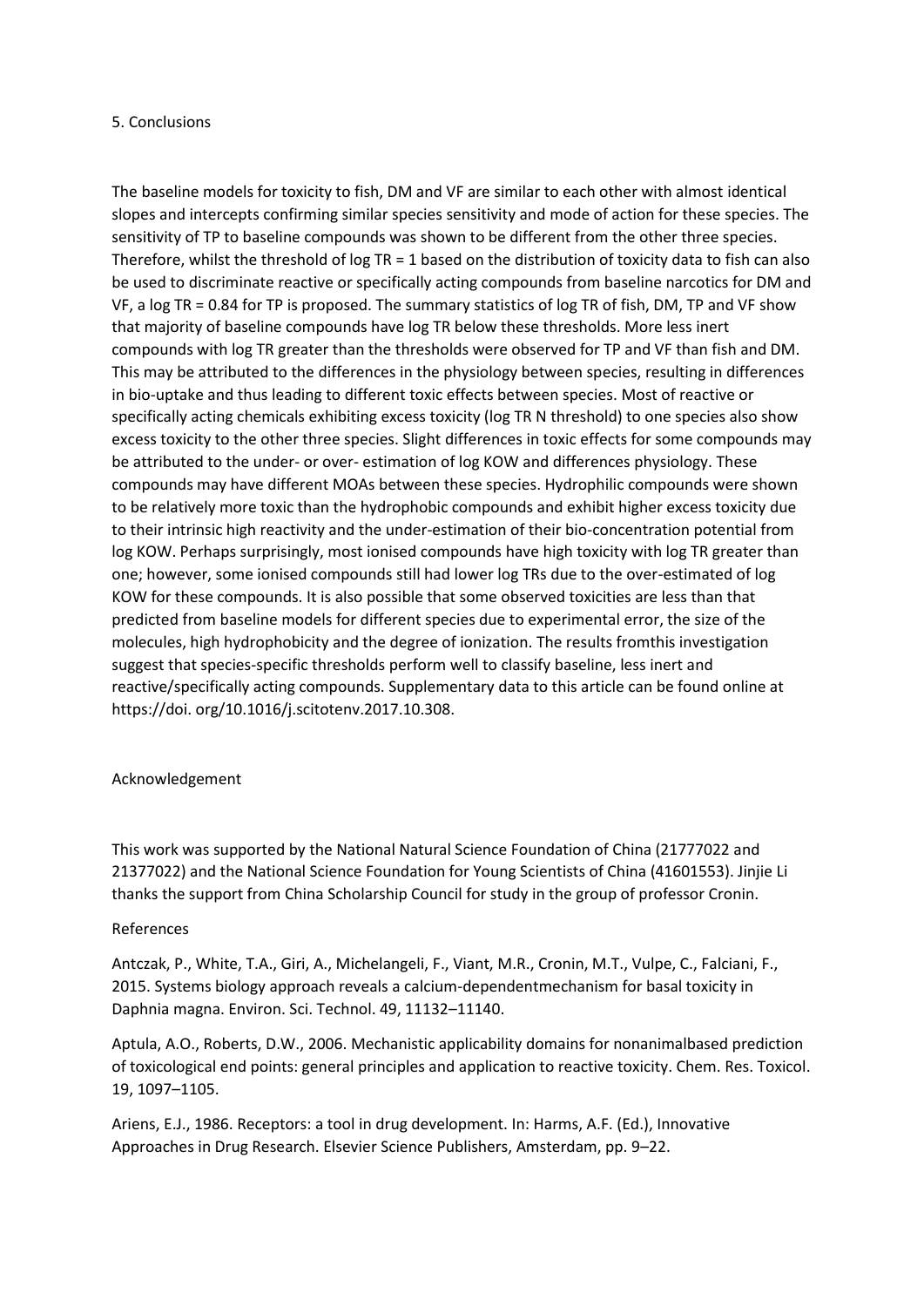Barron, M., Lilavois, C., Martin, T., 2015. MOAtox: a comprehensive mode of action and acute aquatic toxicity database for predictive model development. Aquat. Toxicol. 161, 102–107.

Blaschke, U., Paschke, A., Rensch, I., Schüürmann, G., 2010. Acute and chronic toxicity toward the bacteria Vibrio fischeri of organic narcotics and epoxides: structural alerts for epoxide excess toxicity. Chem. Res. Toxicol. 23, 1936–1946.

Böhme, A., Laqua, A., Schüürmann, G., 2016. Chemoavailability of organic electrophiles: impact of hydrophobicity and reactivity on their aquatic excess toxicity. Chem. Res. Toxicol. 29, 952–962. Cairns, J., 1986. The myth of the most sensitive species. Bioscience 36, 670–672.

Cronin, M.T., 2017. (Q) SARs to predict environmental toxicities: current status and future needs. Environ. Sci.: Processes Impacts 19, 213–220.

Cronin, M.T., Dearden, J.C., 1995. QSAR in toxicology. 1. Prediction of aquatic toxicity. Quant. Struct.- Act. Relat. 14, 1–7.

Cronin, M.T.D., Aptula, A.O., Duffy, J.C., Netzeva, T.I., Rowe, P.H., Valkova, I.V., Schultz, T.W., 2002. Comparative assessment ofmethods to develop QSARs for the prediction of the toxicity of phenols to Tetrahymena pyriformis. Chemosphere 49, 1201–1221.

De Wolf, W., Siebel-Sauer, A., Lecloux, A., Koch, V., Holt, M., Feijtel, T., Comber, M., Boeije, G., 2005. Mode of action and aquatic exposure thresholds of no concern. Environ. Toxicol. Chem. 24, 479–485.

Dearden, J., Cronin, M., Zhao, Y.H., Raevsky, O., 2000. QSAR studies of compounds acting by polar and non-polar narcosis: an examination of the role of polarisability and hydrogen bonding. Quant. Struct.-Act. Relat. 19, 3–9.

Ellison, C.M., Madden, J.C., Cronin, M.T., Enoch, S.J., 2015. Investigation of the Verhaar scheme for predicting acute aquatic toxicity: improving predictions obtained from Toxtree ver. 2.6. Chemosphere 139, 146–154.

Ellison, C.M., Piechota, P., Madden, J.C., Enoch, S.J., Cronin, M.T., 2016. Adverse outcome pathway (AOP) informed modeling of aquatic toxicology: QSARs, read-across, and interspecies verification of modes of action. Environ. Sci. Technol. 50, 3995–4007.

Enoch, S.J., Cronin, M.T.D., Schultz, T.W., Madden, J.C., 2008. Quantitative and mechanistic read across for predicting the skin sensitization potential of alkenes acting via Michael addition. Chem. Res. Toxicol. 21, 513–520.

Enoch, S., Ellison, C., Schultz, T., Cronin, M., 2011. A review of the electrophilic reaction chemistry involved in covalent protein binding relevant to toxicity. Crit. Rev. Toxicol. 41, 783–802.

Freidig, A.P., Dekkers, S., Verwei, M., Zvinavashe, E., Bessems, J.G.M., Van de Sandt, J.J.M., 2007. Development of a QSAR for worst case estimates of acute toxicity of chemically reactive compounds. Toxicol. Lett. 170, 214–222.

Hermens, J., 1990. Electrophiles and acute toxicity to fish. Environ. Health Perspect. 87, 219.

Holmes, E., Bonner, F., Nicholson, J., 1995. Comparative studies on the nephrotoxicity of 2 bromoethanamine hydrobromide in the Fischer 344 rat and the multimammate desert mouse (Mastomys natalensis). Arch. Toxicol. 70, 89–95.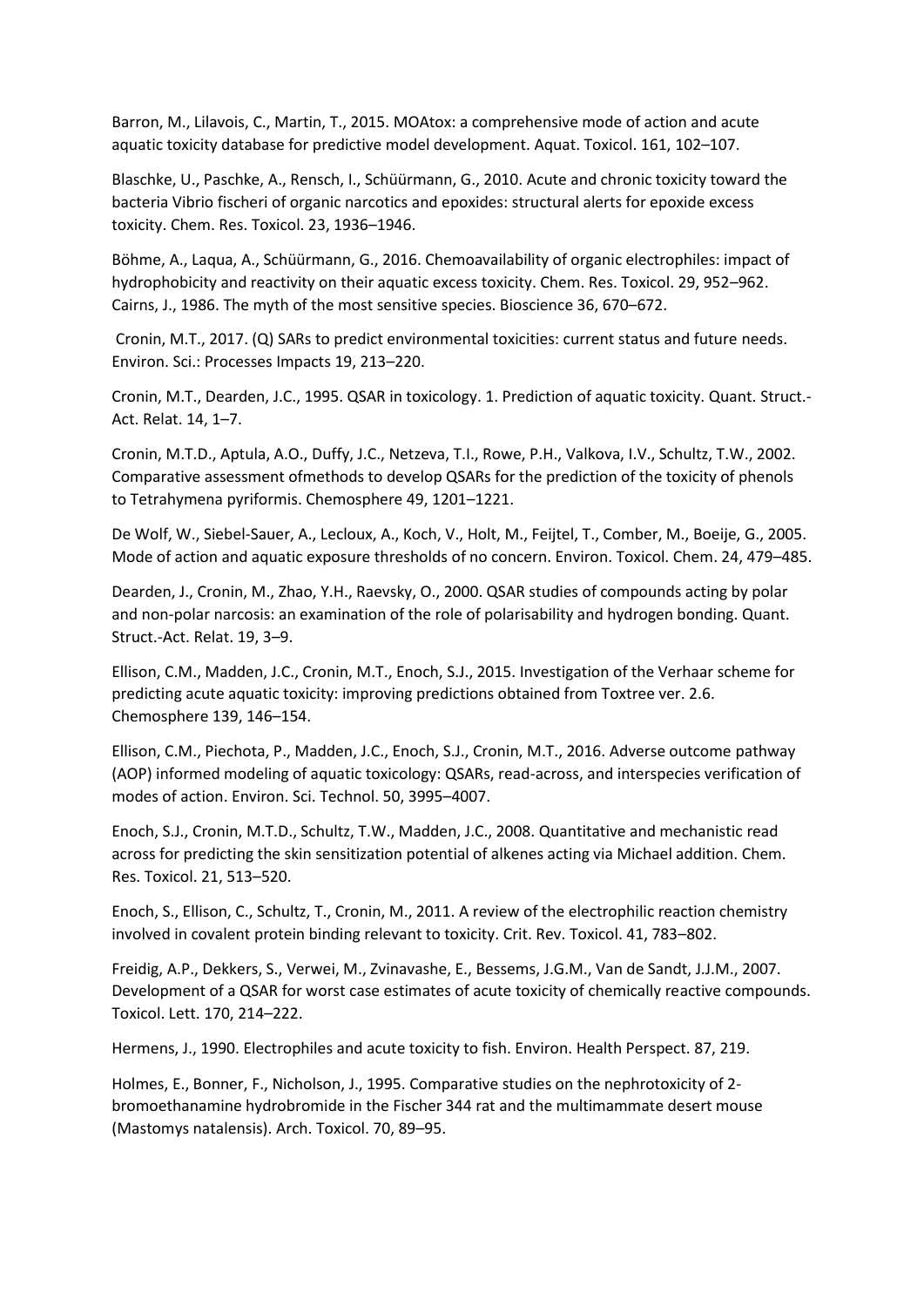Jaworska, J., Hunter, R., Schultz, T.W., 1995. Quantitative structure-toxicity relationships and volume fraction analyses for selected esters. Arch. Environ. Contam. Toxicol. 29, 86–93.

Johnson, J.D., Ryan, M.J., Toft, J.D., Graves, S.W., Hejtmancik, M.R., Cunningham, M.L., Herbert, R., Abdo, K.M., 2000. Two-year toxicity and carcinogenicity study of methyleugenol in F344/N rats and B6C3F1 mice. J. Agric. Food Chem. 48, 3620–3632.

Koleva, Y.K., Cronin, M.T., Madden, J.C., Schwöbel, J.A., 2011. Modelling acute oral mammalian toxicity. 1. Definition of a quantifiable baseline effect. Toxicol. in Vitro 25, 1281–1293.

Könemann, H., 1981. Quantitative structure-activity relationships in fish toxicity studies part 1: relationship for 50 industrial pollutants. Toxicol. Lett. 19, 209–221.

Li, J.J.,Wang, X.H.,Wang, Y.,Wen, Y., Qin,W.C., Su, L.M., Zhao, Y.H., 2015. Discrimination of excess toxicity from narcotic effect: influence of species sensitivity and bioconcentration on the classification of modes of action. Chemosphere 120, 660–673.

Li, J.J., Zhang, X.J., Wang, X.H., Wang, S., Yu, Y., Qin,W.C., Zhao, Y.H., 2016. Discrimination of excess toxicity from baseline level for ionizable compounds: effect of pH. Chemosphere 147, 382–388.

Lipnick, R.L., 1991. Outliers: their origin and use in the classification of molecular mechanisms of toxicity. Sci. Total Environ. 109, 131–153.

Lipnick, R.,Watson, K., Strausz, A., 1987. A QSAR study of the acute toxicity of some industrial organic chemicals to goldfish. Narcosis, electrophile and proelectrophile mechanisms. Xenobiotica 17, 1011–1025.

Maeder, V., Escher, B.I., Scheringer, M., Hungerbüuhler, K., 2004. Toxic ratio as an indicator of the intrinsic toxicity in the assessment of persistent, bioaccumulative, and toxic chemicals. Environ. Sci. Technol. 38, 3659–3666.

Martin, T.M., Grulke, C.M., Young, D.M., Russom, C.L., Wang, N.Y., Jackson, C.R., Barron, M.G., 2013. Prediction of aquatic toxicity mode of action using linear discriminant and random forest models. J. Chem. Inf. Model. 53, 2229–2239.

McCarty, L.S., Mackay, D., 1993. Enhancing ecotoxicological modeling and assessment: body residues and modes of toxic action. Environ. Sci. Technol. 27, 1719–1728.

McKim, J.M., Bradbury, S.P., Niemi, G.J., 1987. Fish acute toxicity syndromes and their use in the QSAR approach to hazard assessment. Environ. Health Perspect. 71, 171–186.

Meylan, W.M., Howard, P.H., Boethling, R.S., Aronson, D., Printup, H., Gouchie, S., 1999. Improved method for estimating bioconcentration/bioaccumulation factor from octanol/water partition coefficient. Environ. Toxicol. Chem. 18, 664–672.

Neuwoehner, J., Zilberman, T., Fenner, K., Escher, B.I., 2010. QSAR-analysis and mixture toxicity as diagnostic tools: influence of degradation on the toxicity and mode of action of diuron in algae and daphnids. Aquat. Toxicol. 97, 58–67.

Qin,W.C., Su, L.M., Zhang, X.J., Qin, H.W.,Wen, Y., Guo, Z., Sun, F.T., Sheng, L.X., Zhao, Y.H., Abraham, M.H., 2010. Toxicity of organic pollutants to seven aquatic organisms: effect of polarity and ionization. SAR QSAR Environ. Res. 5, 389–401.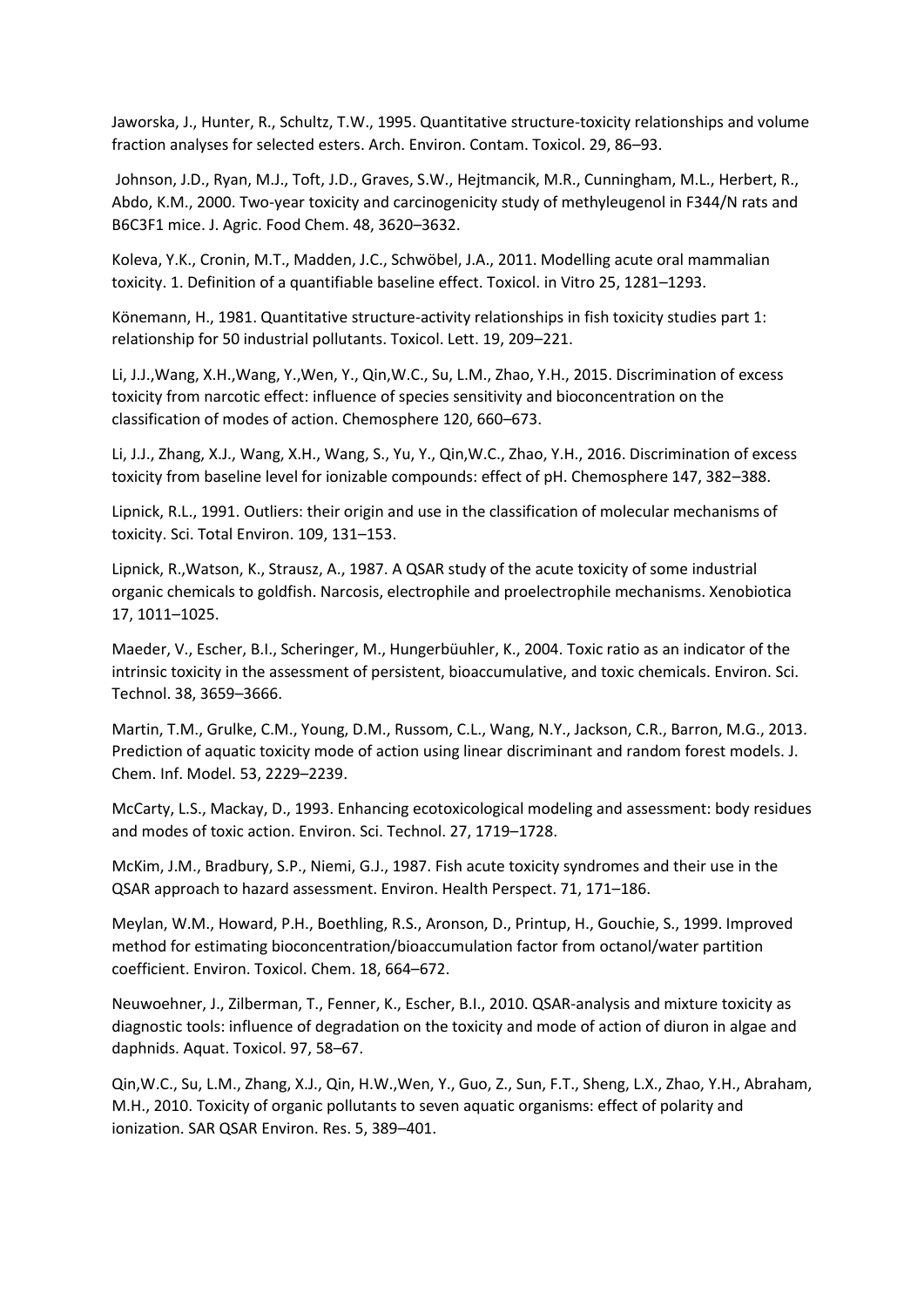Raevsky, O.A., Grigor'ev, V.Y., Weber, E.E., Dearden, J.C., 2008. Classification and quantification of the toxicity of chemicals to guppy, fathead minnow and rainbow trout: part 1 nonpolar narcosis mode of action. QSAR Comb. Sci. 27, 1274–1281.

Raevsky, O.A., Grigor'ev, V.Y., Dearden, J.C., Weber, E.E., 2009. Classification and quantification of the toxicity of chemicals to guppy, fathead minnow, and rainbow trout. Part 2. Polar narcosis mode of action. QSAR Comb. Sci. 28, 163–174.

Roelofs, W., Huikbregts, M.A., Jager, T., Ragsas, A.M., 2003. Prediction of ecological no effect concentrations for initial risk assessment: combining substance-specific data and database information. Environ. Toxicol. Chem. 22, 1387–1393.

Russom, C.L., Bradbury, S.P., Broderius, S.J., Hammermeister, D.E., Drummond, R.A., 1997. Predicting modes of toxic action from chemical structure: acute toxicity in the fathead minnow (Pimephales promelas). Environ. Toxicol. Chem. 16, 948–967.

Ruusmann, V., Maran, U., 2013. From data point timelines to a well curated data set, data mining of experimental data and chemical structure data from scientific articles, problems and possible solutions. J. Comput. Aided Mol. Des. 27, 583–603.

Sazonovas, A., Japertas, P., Didziapetris, R., 2010. Estimation of reliability of predictions and model applicability domain evaluation in the analysis of acute toxicity (LD 50). SAR QSAR Environ. Res. 21, 127–148.

Schramm, F., Müller, A., Hammer, H., Paschke, A., Schüürmann, G., 2011. Epoxide and thiirane toxicity in vitro with the ciliates Tetrahymena pyriformis: structural alerts indicating excess toxicity. Environ. Sci. Technol. 45, 5812–5819.

Schultz, T.W., Holcombe, G.W., Phipps, G.L., 1986. Relationships of quantitative structure activity to comparative toxicity of selected phenols in the Pimephales promelas and Tetrahymena pyriformis test systems. Ecotoxicol. Environ. Saf. 12, 146–153.

Schüürmann, G., Somashekar, R.K., Kristen, U., 1996. Structure—activity relationships for chloro and nitrophenol toxicity in the pollen tube growth test. Environ. Toxicol. Chem. 15, 1702–1708.

Schwöbel, J.A., Koleva, Y.K., Enoch, S.J., Bajot, F., Hewitt, M., Madden, J.C., Roberts, D.W., Schultz, T.W., Cronin, M.T., 2011. Measurement and estimation of electrophilic reactivity for predictive toxicology. Chem. Rev. 111, 2562–2596.

Slooff, W., Canton, J., 1983. Comparison of the susceptibility of 11 freshwater species to 8 chemical compounds. II. (Semi) chronic toxicity tests. Aquat. Toxicol. 4, 271–281.

Steinmetz, F.P., Madden, J.C., Cronin, M.T., 2015. Data quality in the human and environmental health sciences: using statistical confidence scoring to improve QSAR/QSPR modeling. J. Chem. Inf. Model. 55, 1739–1746.

Su, L., Fu, L., He, J., Qin, W., Sheng, L., Abraham, M., Zhao, Y., 2012. Comparison of Tetrahymena pyriformis toxicity based on hydrophobicity, polarity, ionization and reactivity of class-based compounds. SAR QSAR Environ. Res. 23, 537–552.

Su, L.M., Liu, X.,Wang, Y., Li, J.J.,Wang, X.H., Sheng, L.X., Zhao, Y.H., 2014. The discrimination of excess toxicity from baseline effect: effect of bioconcentration. Sci. Total Environ. 484, 137–145. Suter II, G.W., 1993. Ecological risk assessment. CRC press.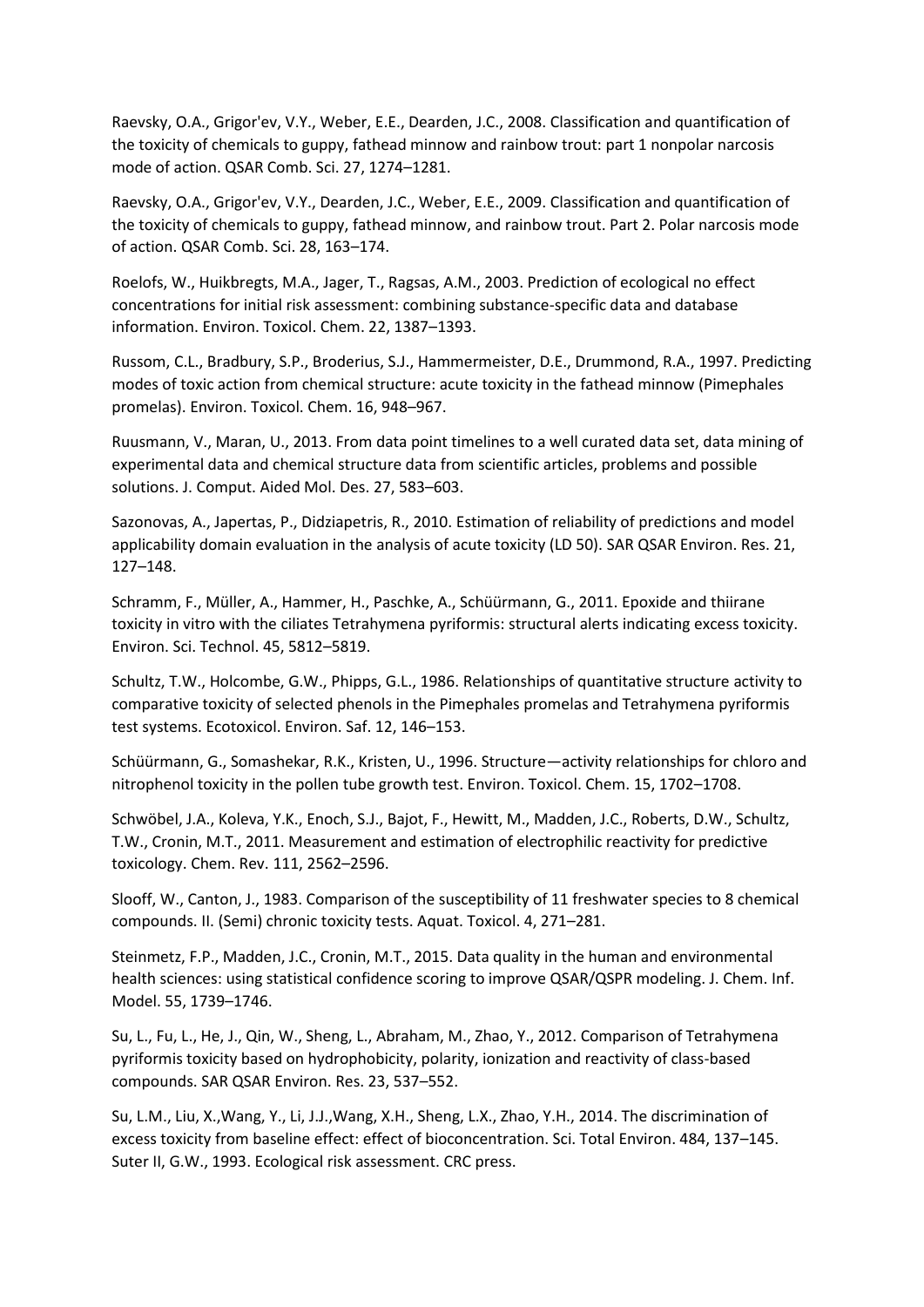Vaal, M., van der Wal, J.T., Hermens, J., Hoekstra, J., 1997. Pattern analysis of the variation in the sensitivity of aquatic species to toxicants. Chemosphere 35, 1291–1309.

Veith, G.D., Broderius, S.J., 1990. Rules for distinguishing toxicants that cause type I and type II narcosis syndromes. Environ. Health Perspect. 87, 207.

Verhaar, H.J., Van Leeuwen, C.J., Hermens, J.L., 1992. Classifying environmental pollutants. 1: structure-activity-relationships for prediction of aquatic toxicity. Chemosphere 25, 471–491.

Verhaar, H.J., Solbé, J., Speksnijder, J., van Leeuwen, C.J., Hermens, J.L., 2000. Classifying environmental pollutants: part 3. External validation of the classification system. Chemosphere 40, 875–883.

von der Ohe, P.C., Kühne, R., Ebert, R.-U., Altenburger, R., Liess, M., Schüürmann, G., 2005. Structural alerts a new classification model to discriminate excess toxicity from narcotic effect levels of organic compounds in the acute daphnid assay. Chem. Res. Toxicol. 18, 536–555.

Wen, Y., Su, L., Qin, W., Zhao, Y., Madden, J.C., Steinmetz, F.P., Cronin, M.T., 2015. Investigation of critical body residues and modes of toxic action based on injection and aquatic exposure in fish. Water Air Soil Pollut. 226, 1–11.

Zhang, X.J., Qin, H.W., Su, L.M., Qin,W.C., Zou, M.Y., Sheng, L.X., Zhao, Y.H., Abraham, M.H., 2010. Interspecies correlations of toxicity to eight aquatic organisms: theoretical considerations. Sci. Total Environ. 408, 4549–4555.

Zhang, X., Qin,W., He, J.,Wen, Y., Su, L., Sheng, L., Zhao, Y., 2013. Discrimination of excess toxicity from narcotic effect: comparison of toxicity of class-based organic chemicals to Daphnia magna and Tetrahymena pyriformis. Chemosphere 93, 397–407.

Zhao, Y.H., Ji, G.D., Cronin, M.T.D., Dearden, J.C., 1998. QSAR study of the toxicity of benzoic acids to Vibrio fischeri, Daphnia magna and carp. Sci. Total Environ. 216, 205–215.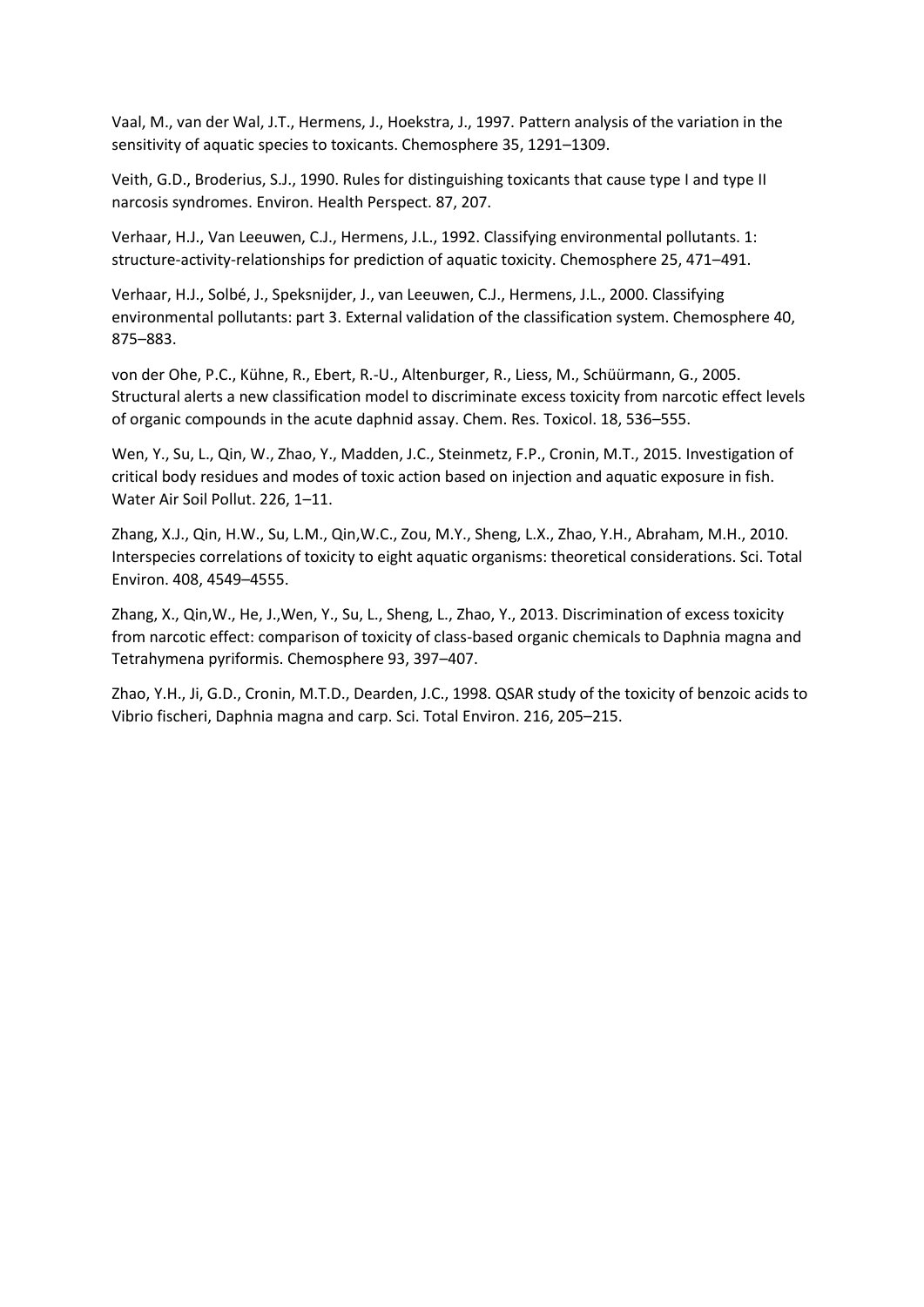

Fig. 1. The histogram of number of compounds with empirical modes of toxic action and classification accuracy (%) from different thresholds for four species (B: Baseline compounds; L: less inert compounds; R: Reactive or specifically acting compounds; DM: Daphnia magna; TP: Tetrahymena pyriformis; VF: Vibrio fischeri; log TR=1: Classification accuracy from threshold of log TR = 1 for the four species, respectively; log TR= 0.84: Classification accuracy from the threshold of log TR = 0.84 for Tetrahymena pyriformis).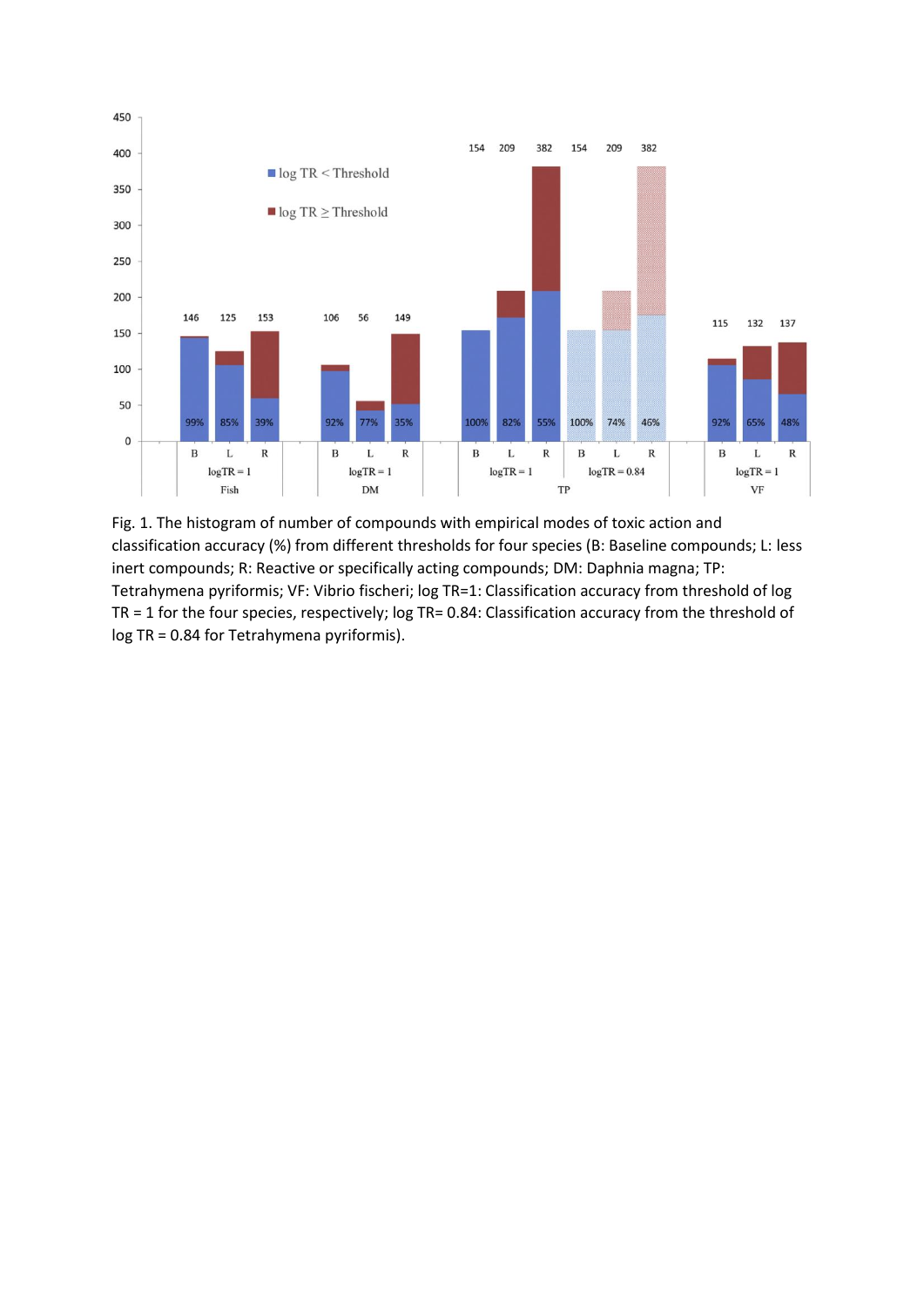

Fig. 2. Normal distributions of log TR for baseline (left) and reactive (right) compounds for two species with different toxicity sensitivity. O is the cross-points of thresholds with log TR distribution curves (Frequency log TR−2), where σ is the standard error of log TR and μ is the averaged log TR for baseline and reactive compounds, respectively). log TR = 1: Threshold for fish, Daphnia magna or Vibrio fischeri. Log TR = 0.84: Threshold for Tetrahymena pyriformis.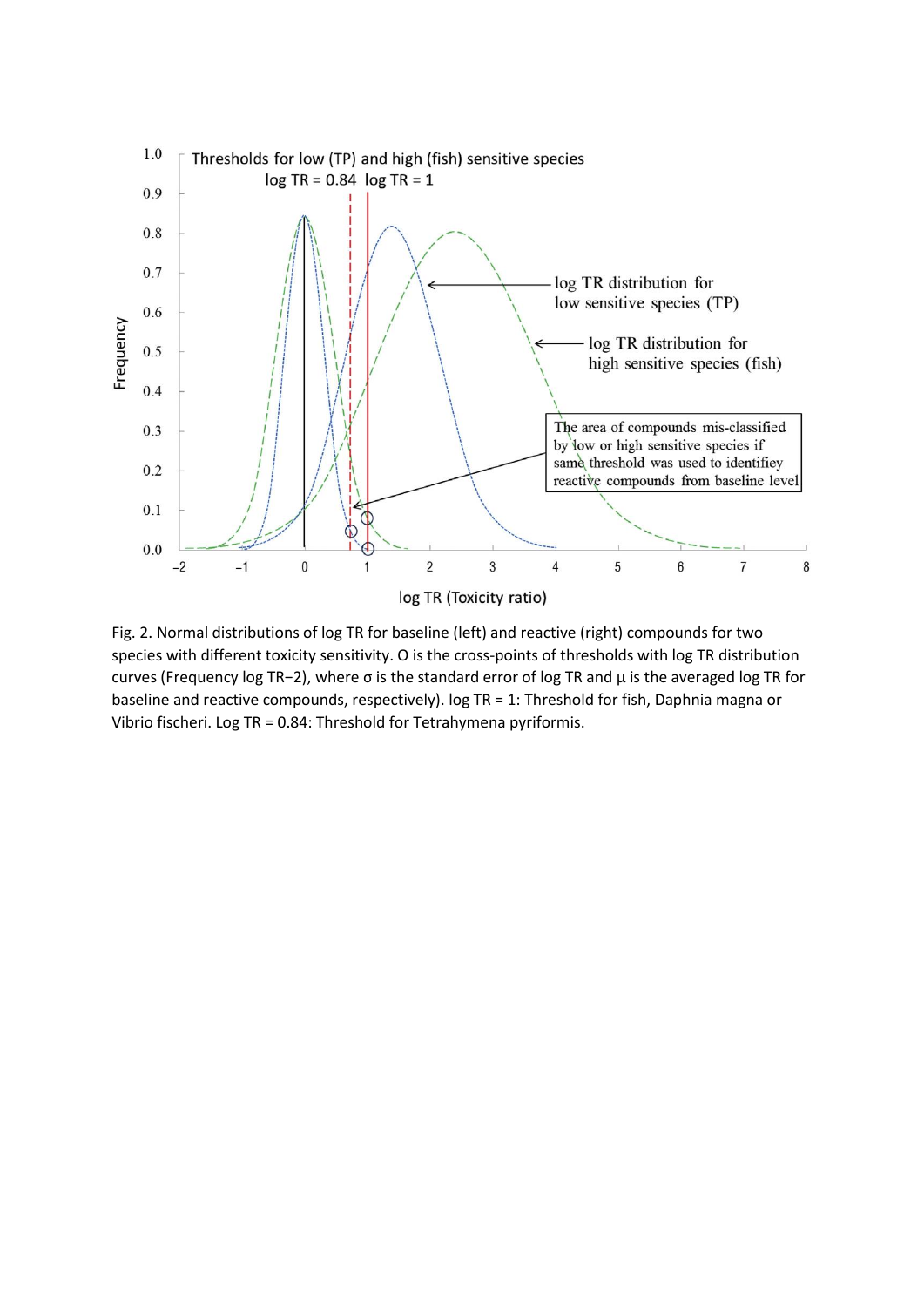

Fig. 3. Plots of toxicity (log 1/LC50, log1/EC50, log 1/IGC50 and log 1/IBC50) for fish, DM, TP and VF, respectively, against log KOW for baseline compounds.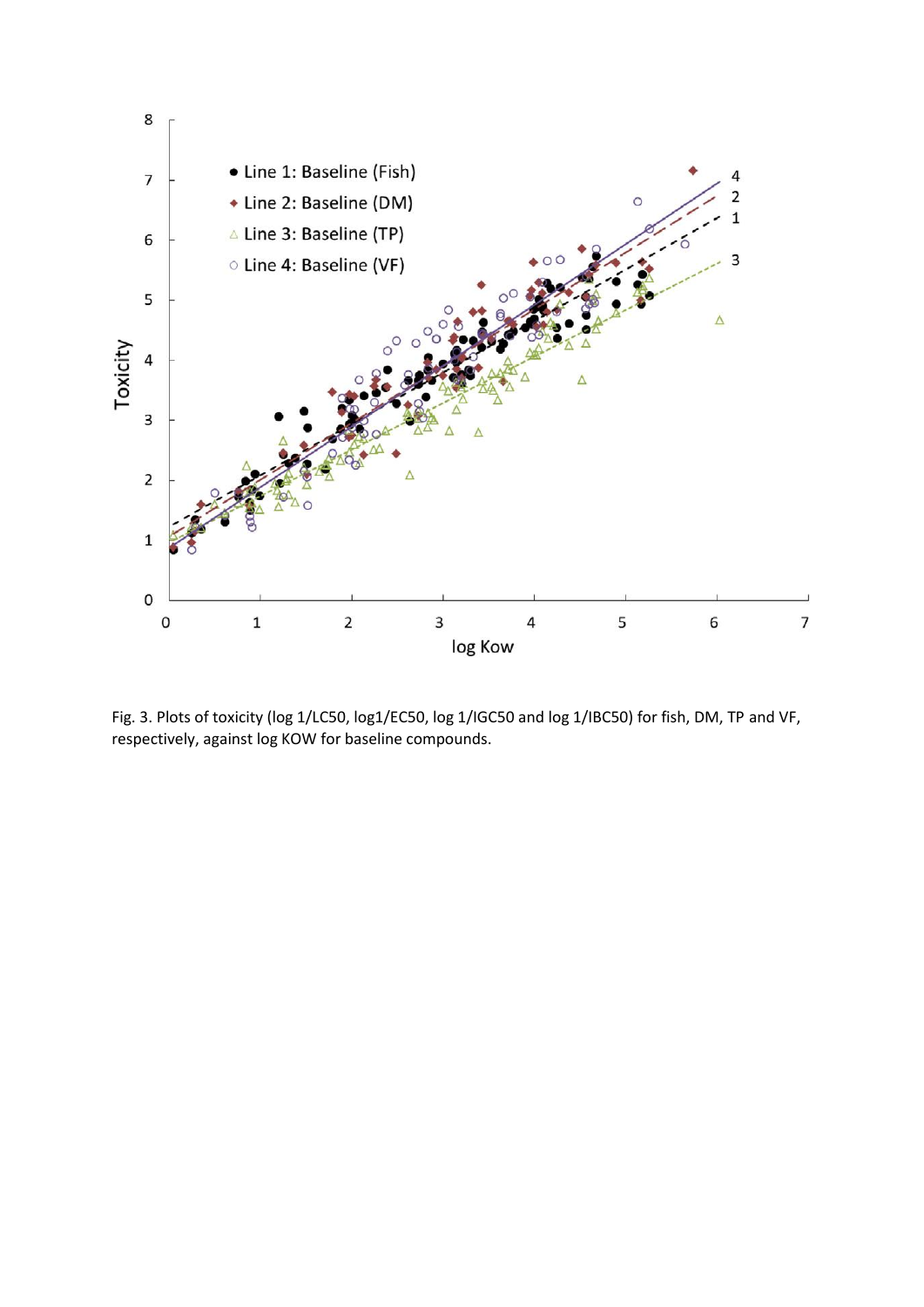#### Table 1

Interspecies relationships of toxicity for four species for all, baseline, less inert and reactive compounds, respectively.

#### No Species A – B Interspecies correlation N R2 AR

#### Overall compounds

1 Fish–DM log1/EC50 = 0.891 log 1/LC50 + 0.659 467 0.72 −0.19 2 Fish–TP log1/IGC50 = 0.752 log 1/LC50 + 0.326 478 0.72 0.64 3 Fish–VF log1/IBC50 = 0.771 log 1/LC50 + 0.790 304 0.54 0.11 4 DM–TP log1/IGC50 = 0.703 log 1/EC50 + 0.361 287 0.63 0.86 5 DM–VF log1/IBC50 = 0.611 log 1/EC50 + 1.272 294 0.45 0.37 6 TP–VF log1/IBC50 = 0.947 log 1/IGC50 + 0.828 556 0.63 −0.65

#### Baseline compounds

7 Fish–DM log1/EC50 = 0.996 log 1/LC50 + 0.065 92 0.83 −0.05 8 Fish–TP log1/IGC50 = 0.855 log 1/LC50 + 0.015 71 0.93 0.48 9 Fish–VF log1/IBC50 = 0.992 log 1/LC50−0.100 72 0.73 0.13 10 DM–TP log1/IGC50 = 0.742 log 1/EC50 + 0.523 42 0.81 0.34 11 DM–VF log1/IBC50 = 0.883 log 1/EC50 + 0.310 63 0.65 0.10 12 TP–VF log1/IBC50 = 1.148 log 1/IGC50 + 0.022 64 0.79 −0.47

Less inert compounds

13 Fish–DM log1/EC50 = 0.966 log 1/LC50 + 0.270 52 0.87 −0.11 14 Fish–TP log1/IGC50 = 0.779 log 1/LC50 + 0.373 102 0.69 0.52 15 Fish–VF log1/IBC50 = 0.885 log 1/LC50 + 0.497 75 0.50 −0.03 16 DM–TP log1/IGC50 = 0.652 log 1/EC50 + 0.800 45 0.47 0.76 17 DM–VF log1/IBC50 = 0.836 log 1/EC50 + 0.668 37 0.58 0.04 18 TP–VF log1/IBC50 = 0.630log 1/IGC50 + 1.920 112 0.42 −0.64

Reactive compounds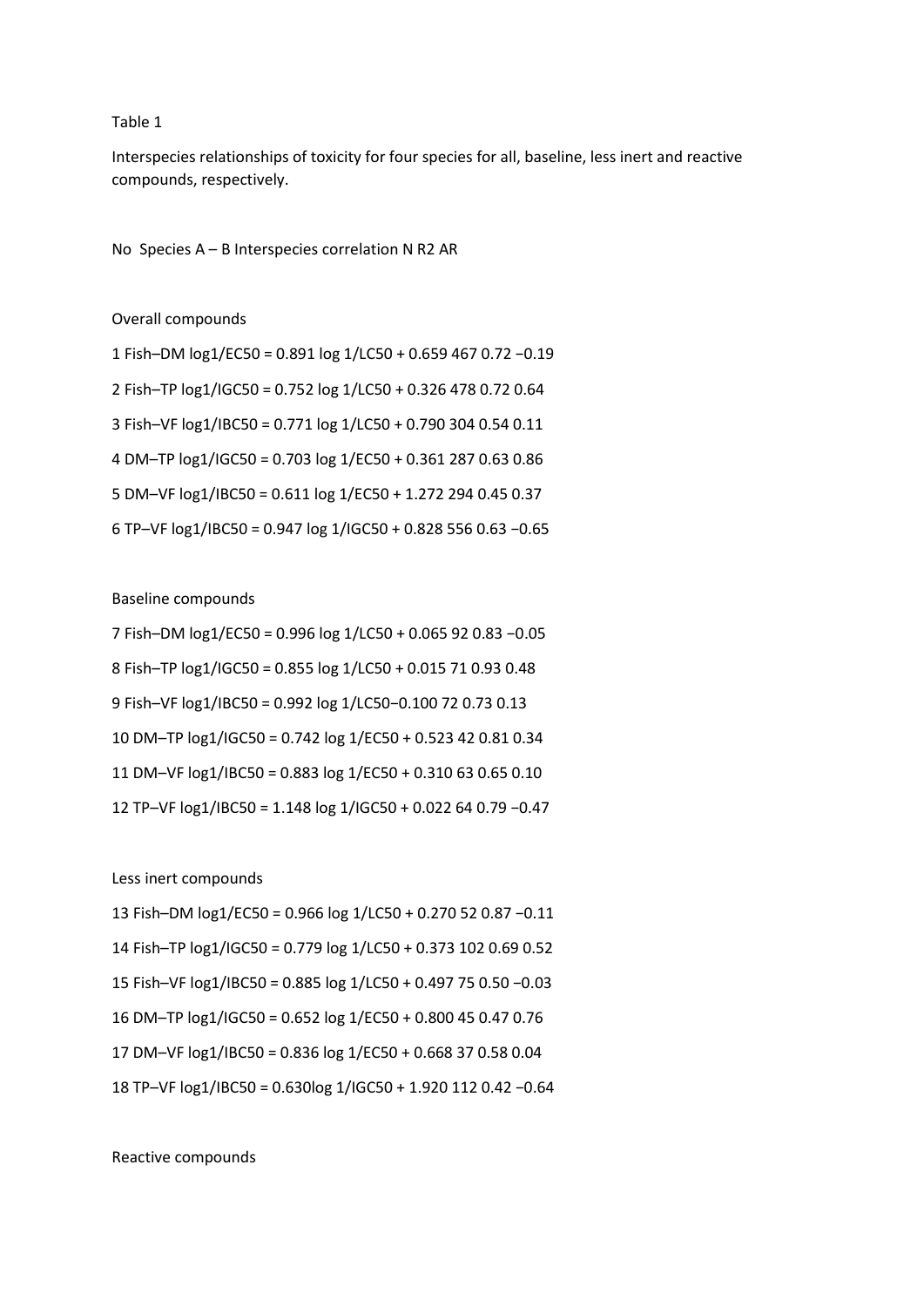19 Fish–DM log1/EC50 = 0.910 log 1/LC50 + 0.345 67 0.66 0.07 20 Fish–TP log1/IGC50 = 0.702 log 1/LC50 + 0.214 79 0.59 1.04 21 Fish–VF log1/IBC50 = 0.770 log 1/LC50 + 0.221 26 0.54 0.82 22 DM–TP log1/IGC50 = 0.895 log 1/EC50−0.351 49 0.73 0.79 23 DM–VF log1/IBC50 = 0.511log 1/EC50 + 1.545 42 0.40 0.70 24 TP–VF log1/IBC50 = 1.088 log 1/IGC50 + 0.184 69 0.78 −0.49

DM: D. magna, TP: T. pyriformis, VF: V. fischeri. N: Number of overlapping compounds between any two of four species. AR=Σ(Toxicity in species A – Toxicity in species B)/N. R2: Coefficient of determination.